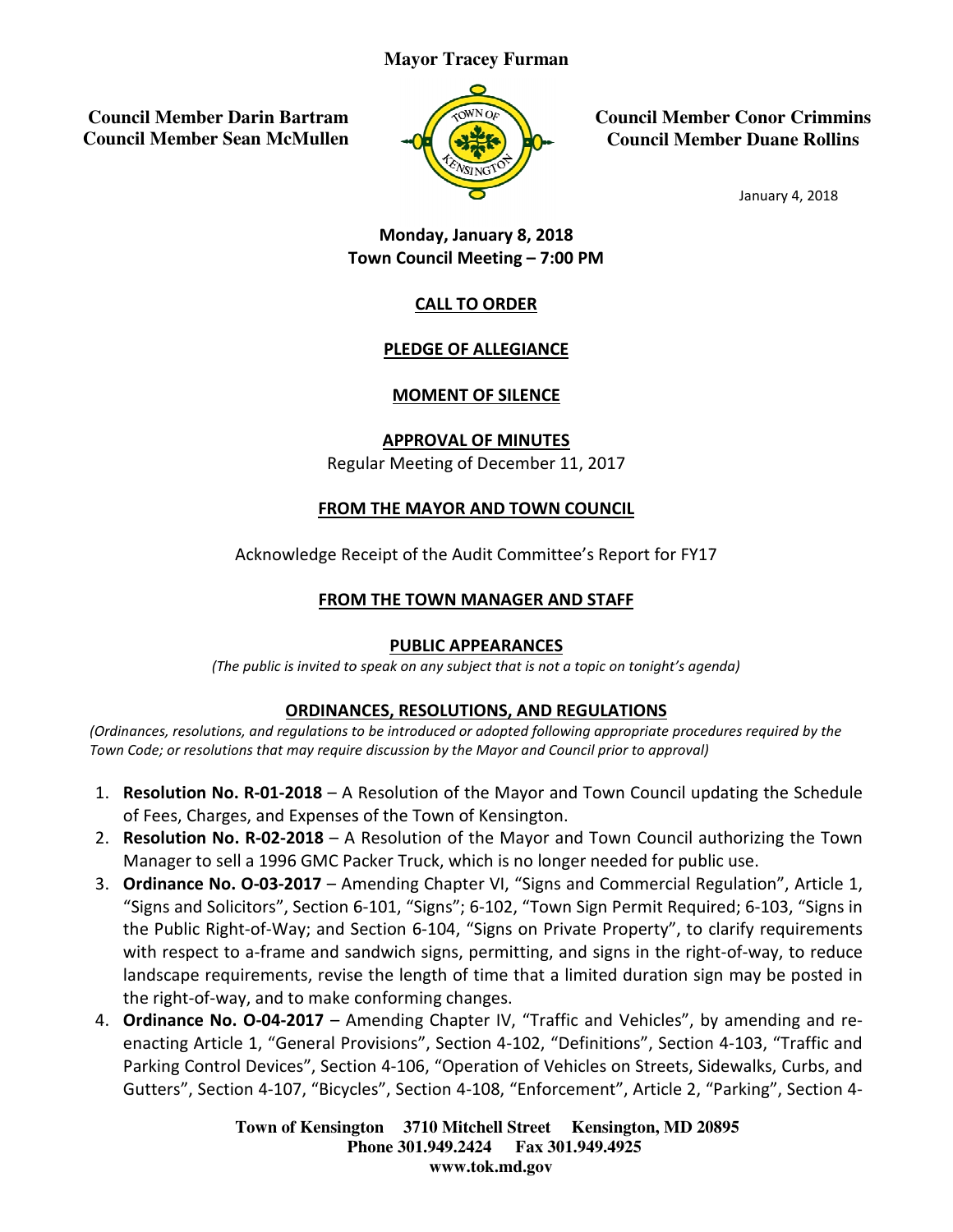201, "General Parking Restrictions" and Section 4-208, "Residential Parking Area", while also deleting Section 4-207, "Professional Reserved Parking", and Article 3, "Traffic Control" by adding Section 4-305, "Enforcement" to update the Chapter and make provisions for setting parking fines by Resolution, update various definitions to be consistent with the State Code. Authorize the Town Manager to make certain determinations, to clarify enforcement and authorize adoption of fines by Resolution, to delete the Section with respect to professional reserved parking, and to clarify that the Council may designate parking permit areas and delete that designation on its own authority, with conforming changes.

#### ADJOURN

(The Mayor and Council may move to close the meeting and may move to reopen the meeting)

THE NEXT SCHEDULED MEETING(S) OF THE MAYOR AND TOWN COUNCIL WILL BE HELD: Monday, February 12, 2018, and Monday, March 12, 2018

**Town of Kensington 3710 Mitchell Street Kensington, MD 20895 Phone 301.949.2424 Fax 301.949.4925 www.tok.md.gov**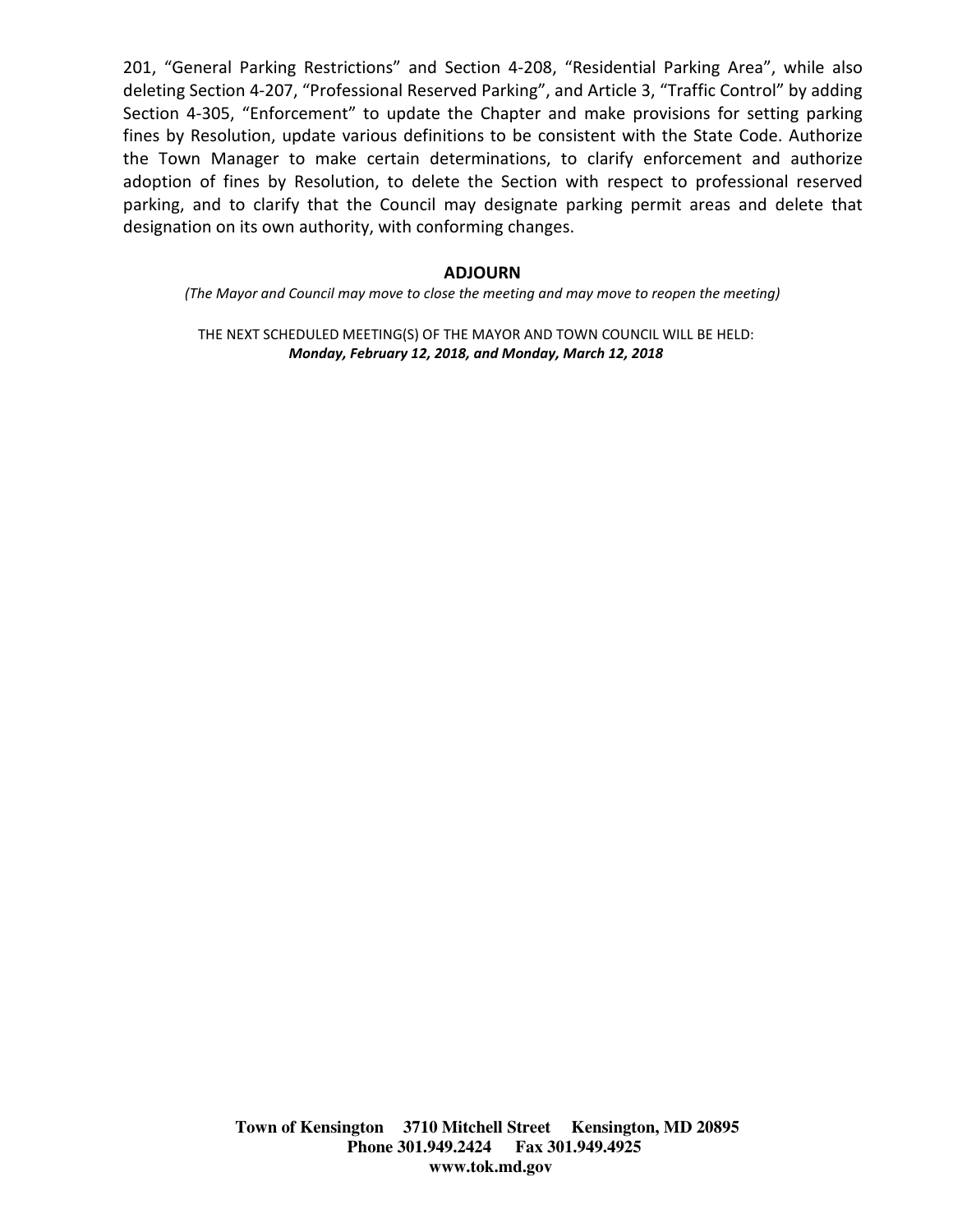#### RESOLUTION No. R-01-2018

#### A RESOLUTION OF THE MAYOR AND TOWN COUNCIL AMENDING THE SCHEDULE OF TOWN FEES, CHARGES, AND EXPENSES

**WHEREAS,** the Mayor and Council are authorized to set the fees and charges to be imposed by the Town for building, sign and right of way permits and Town park and facility use permits; and

WHEREAS, the Mayor and Council have determined that certain permit fees should be increased.

NOW THEREFORE BE IT RESOLVED by the Mayor and Council of the Town of Kensington, that all previous resolutions as to fees, charges and expenses, and bonds and/or deposits are hereby amended as follows:

#### 1. Excavations and Obstructions – Streets, Sidewalks, Maintenance and use of the Public Right-of-Way (Chapter III)

Excavations (Public Right-of-Way) – Minimum Permit Fee:-----------------------------[\$160] \$165 Plus an additional  $\{\text{\textsterling}2.05\}$  \$2.10 per linear foot under unimproved areas or sidewalks; or an additional  $[44.50]$  \$4.60 per linear foot if under a Town paved street.

Alternative fees may be adopted through Resolution by the Mayor and Town Council for projects that provide access and/or services throughout the entire Town.

A bond or deposit may be required in an amount that, in the judgment of the Building Inspector, will guarantee the restoration of the public right-of-way to a condition as good as its original condition, except that no deposit bond shall be greater than \$5,000, expect by Resolution of the Council.

| <b>Obstructions Public Right-of-Way:</b> |  |
|------------------------------------------|--|
|                                          |  |
|                                          |  |
|                                          |  |
|                                          |  |

#### 2. Construction and Maintenance of Driveway Aprons (Chapter III)

|--|--|--|

Commercial and Residential Driveway Apron – Bond:-----------------------------------\$1,000

#### 3. Construction and Maintenance of Driveways and Parking Surfaces (Chapter V)

1

#### 4. Residential, Commercial, and Commuter Parking Permits (Chapter IV)

| <b>CAPS</b>     | : Indicate matter added to existing law.                                              |
|-----------------|---------------------------------------------------------------------------------------|
| [Brackets]      | : Indicate matter deleted from law.                                                   |
| Asterisks * * * | : Indicate matter remaining unchanged in existing law but not set forth in Resolution |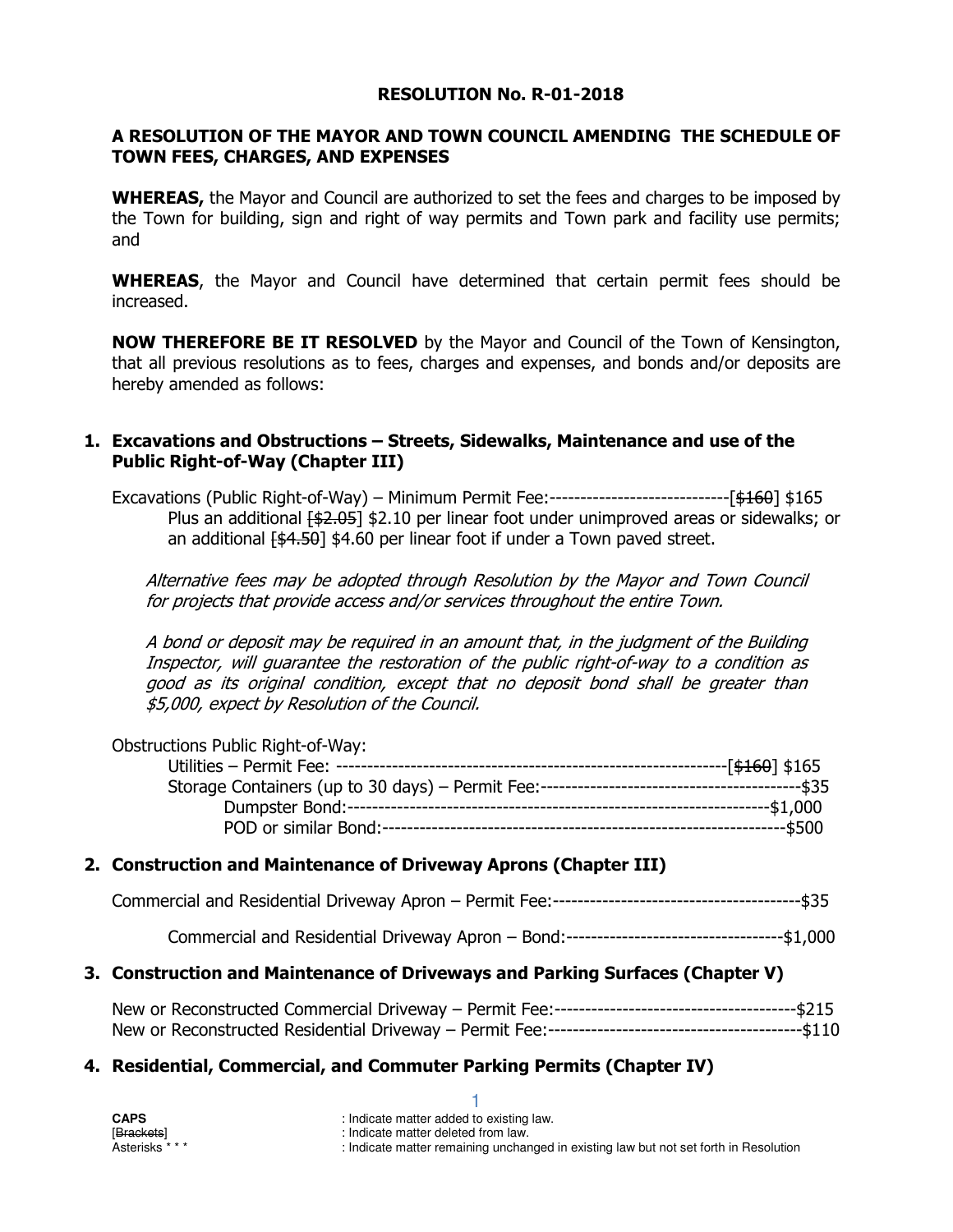| Business Parking Permit (Blue Lot Only) – Permit Fee Per Year:-----------------------------------\$20 |  |
|-------------------------------------------------------------------------------------------------------|--|
|                                                                                                       |  |
| Commercial/Commuter Parking Permit - Permit Fee Per Year:-------------------------[\$185] \$200       |  |

#### 5. Housing and Building Permits (Chapter V)

| Town Building Permit General Construction - Permit Fee:--------------------------------[\$105] \$110                                    |
|-----------------------------------------------------------------------------------------------------------------------------------------|
| Projects exceeding \$35,000 in estimated construction costs will be assessed an<br>additional \$3.00 per \$1,000 of construction costs. |
|                                                                                                                                         |
|                                                                                                                                         |
| -\$35                                                                                                                                   |
| Posting Sign Fee: A \$100 deposit which will be refunded following the Variance<br>Hearing and the return of the Variance Posting Sign. |
| Dumpsters and Other Storage Receptacles Private Property – Permit Fee:                                                                  |

### 6. Signs Chapter VI

| Commercial Sign - Permit Fee:                                                              |                             |
|--------------------------------------------------------------------------------------------|-----------------------------|
|                                                                                            | -[ <del>\$210] </del> \$215 |
| Non-Illuminated Sign:----------------------------------                                    | --[\$ <del>105]</del> \$110 |
| Replacement Panels within an existing approved sign:----------------------------------\$35 |                             |
|                                                                                            | -----\$5                    |
| Sign Variance - Application Fee:--                                                         | [ <del>\$150</del> ] \$155  |

#### 7. Town Hall and Parks

Town Hall:

| Production and Rental Groups – Fees:                                                  |  |
|---------------------------------------------------------------------------------------|--|
|                                                                                       |  |
| Kensington Arts Theatre Per Production:----------------------------[\$3,250] \$3,300  |  |
| Kensington Historical Society Per Fiscal Year:---------------------------------- \$15 |  |

 Drill Hall – Rental Fee Per Hour:----------------------------------------------------[\$150] \$200 The Drill Hall may not be rented for less than four (4) hours, per event, and rentals exceeding eight (8) hours will have a maximum <del>[\$1,400]</del> (\$1,450) fee

| CAPS                    | : Indicate matter added to existing law.                                              |
|-------------------------|---------------------------------------------------------------------------------------|
| [ <del>Brackets</del> ] | : Indicate matter deleted from law.                                                   |
| Asterisks * * *         | : Indicate matter remaining unchanged in existing law but not set forth in Resolution |

2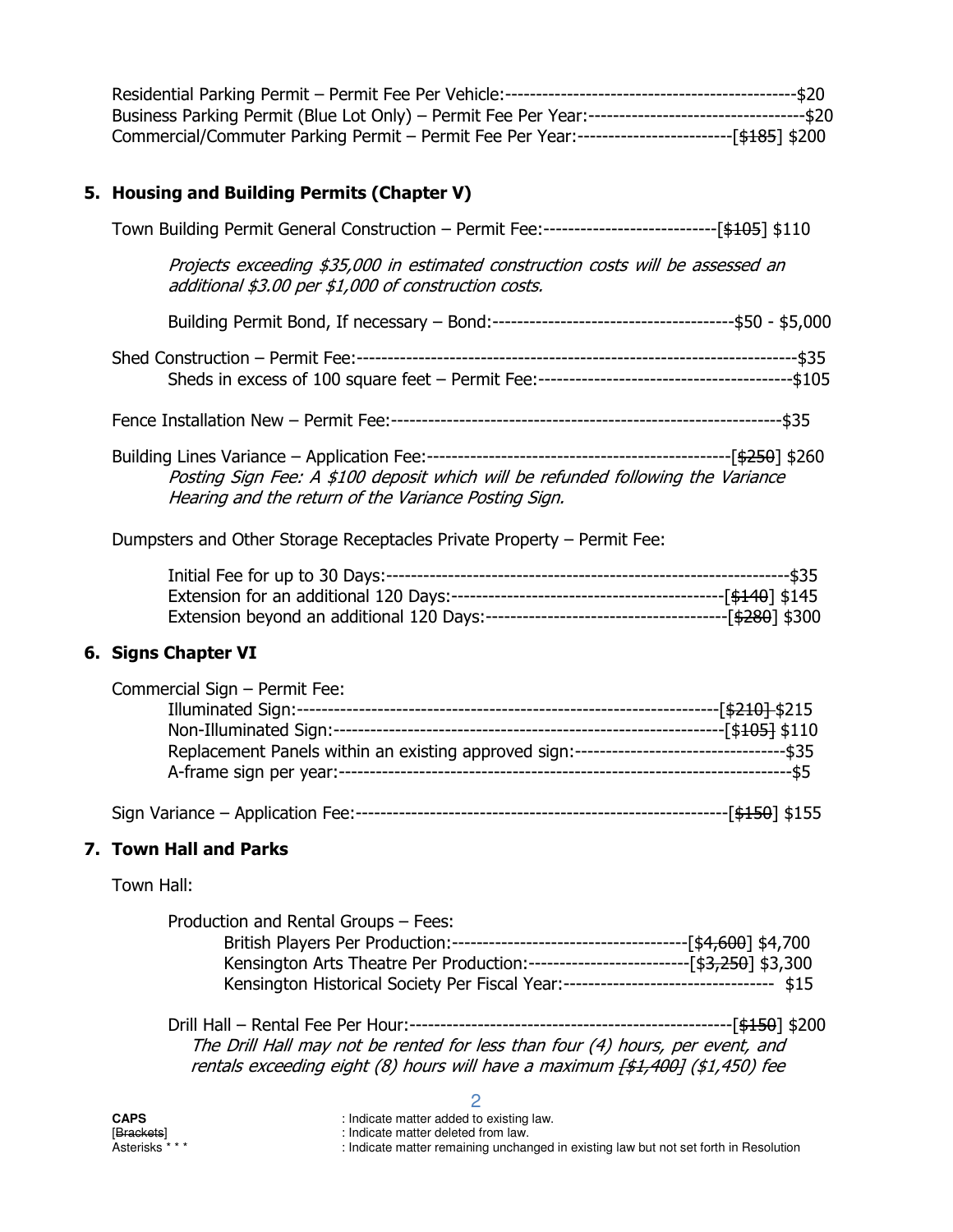| per day. An additional \$300 refundable security deposit will be collected and<br>returned upon inspection of the Drill Hall following the event.                                       |
|-----------------------------------------------------------------------------------------------------------------------------------------------------------------------------------------|
| A \$200 refundable deposit will be required if food and drinks are served.                                                                                                              |
| A \$200 refundable deposit will be required if food and drinks are served.                                                                                                              |
| A custodial fee will be assessed for all events that require setup and/or<br>breakdown of the rental space.                                                                             |
| Farmers Market - Permit Fees:                                                                                                                                                           |
| Town Parks:                                                                                                                                                                             |
| Spring Bilingual Montessori School - St. Paul Park Annual Rate:---------[\$1,400]-\$1,450                                                                                               |
|                                                                                                                                                                                         |
| Miscellaneous Charges and Fees:                                                                                                                                                         |
| Copying Chargers, per page, for non-Town documents:---------------------------------\$0.15                                                                                              |
| Rate is per request and in excess of two (2) hours.                                                                                                                                     |
| Montgomery County Voter Registration List - Electronic Copy:-------------------------None<br>Montgomery County Voter Registration List - Paper Copy:-------------------------------\$24 |
| Official Town Mailing list, addresses only, labels format:--------------------------[\$36] \$40                                                                                         |
| Town Newsletter:                                                                                                                                                                        |
|                                                                                                                                                                                         |

[Brackets] [Brackets] **indicate matter deleted from law**.

Asterisks \* \* \* \* \* \* \* : Indicate matter remaining unchanged in existing law but not set forth in Resolution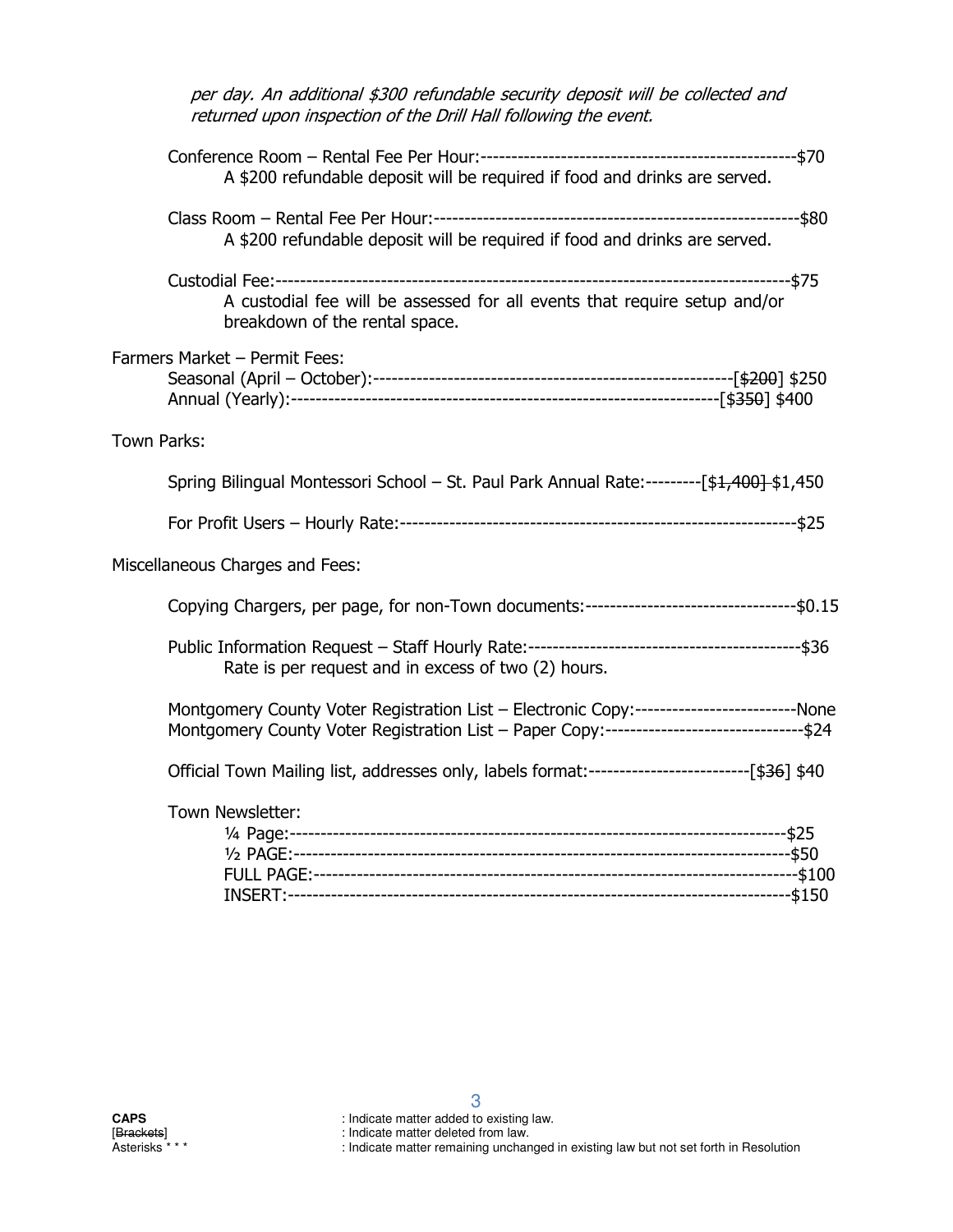ADOPTED by the Town Council of the Town of Kensington on this 8th day of January 2018, to be effective immediately.

Tracey C. Furman, Mayor

THIS IS TO CERTIFY that the foregoing Resolution was adopted by the Town Council in public meeting assembled on the 8th day of January, 2018.

\_\_\_\_\_\_\_\_\_\_\_\_\_\_\_\_\_\_\_\_\_\_\_\_\_\_\_\_\_\_\_\_

\_\_\_\_\_\_\_\_\_\_\_\_\_\_\_\_\_\_\_\_\_\_\_\_\_\_\_\_\_\_\_\_

Susan Engels, Clerk- Treasurer

**CAPS** : Indicate matter added to existing law.<br>
[Brackets] : Indicate matter deleted from law.<br>
Asterisks \*\*\* : Indicate matter remaining unchanged

4

: Indicate matter deleted from law.

: Indicate matter remaining unchanged in existing law but not set forth in Resolution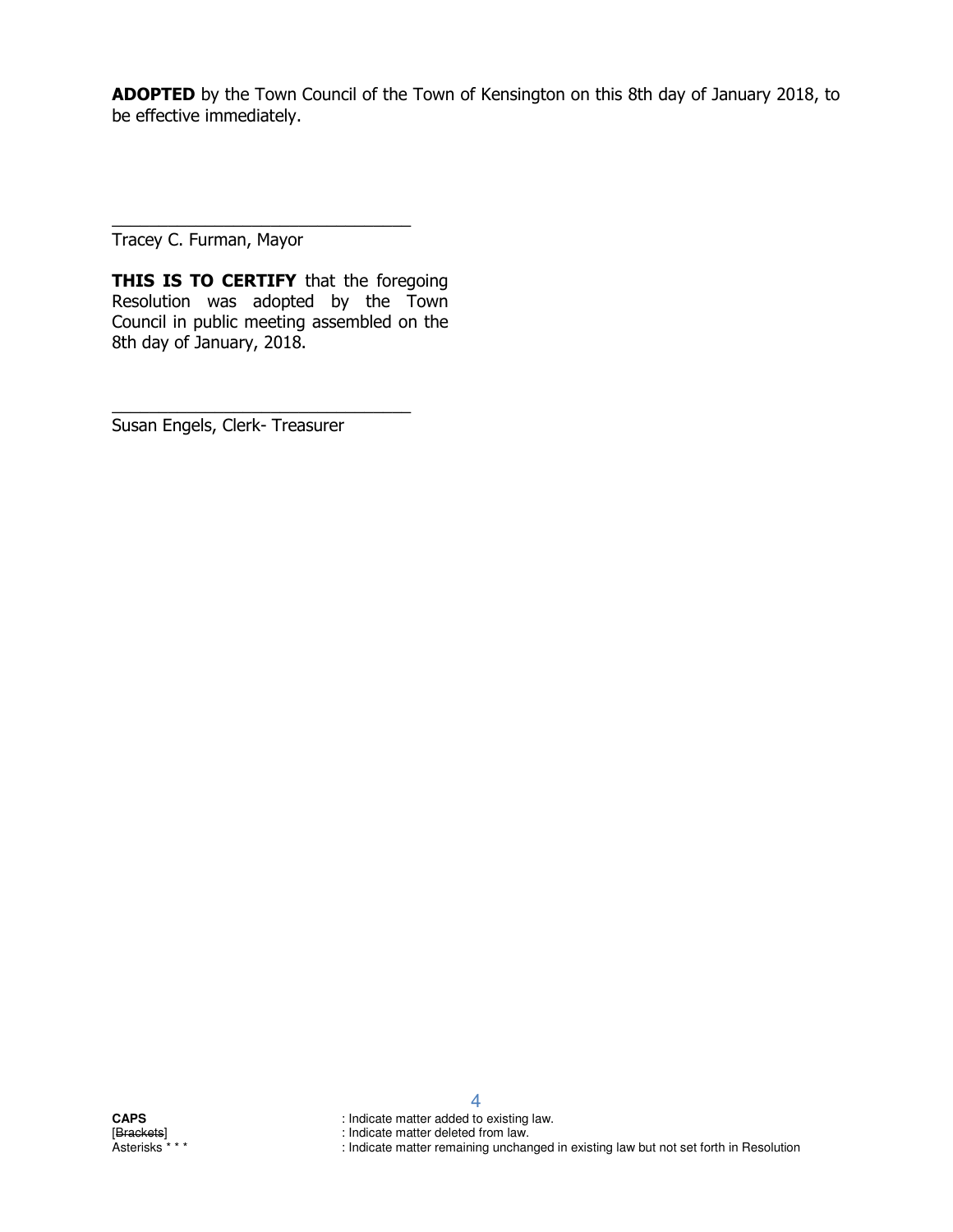#### RESOLUTION NO. R-02-2018

#### A RESOLUTION OF THE MAYOR AND TOWN COUNCIL AUTHORIZING THE TOWN MANAGER TO SELL A 1996 GMC PACKER (VIN: 1GDP7H1J5TJ516168) TRUCK, WHICH IS DEEMED SURPLUS AND NO LONGER NEEDED FOR A PUBLIC USE.

WHEREAS, the Town owns a 1996 GMC Packer (VIN: 1GDP7H1J5TJ516168), which is no longer needed by the Town Public Works Department; and

**WHEREAS,** the Mayor and Town Council have determined that said truck is no longer needed for public use and it is in the public interest to dispose of said truck.

NOW, THEREFORE, BE IT RESOLVED by the Mayor and Town Council that the 1996 GMC Packer (VIN: 1GDP7H1J5TJ5161682008) is hereby declared surplus and no longer needed for public use and that the Town Manager is authorized to utilize the eGOV program through the Montgomery County Department of General Services, GOVDEALS, Municibid or private bids to dispose of said Truck and any funds gained will be returned to the Vehicle Replacement Fund within the Town's CIP.

ADOPTED by the Mayor and Town Council this 8th day of January, 2018.

Tracey C. Furman, Mayor

**THIS IS TO CERTIFY** that the foregoing Resolution was adopted by the Town Council in public meeting assembled on the 8th day of January, 2018.

\_\_\_\_\_\_\_\_\_\_\_\_\_\_\_\_\_\_\_\_\_\_\_\_\_\_\_\_\_\_\_\_\_

\_\_\_\_\_\_\_\_\_\_\_\_\_\_\_\_\_\_\_\_\_\_\_\_\_\_\_\_\_\_\_\_\_

Susan Engels, Clerk- Treasurer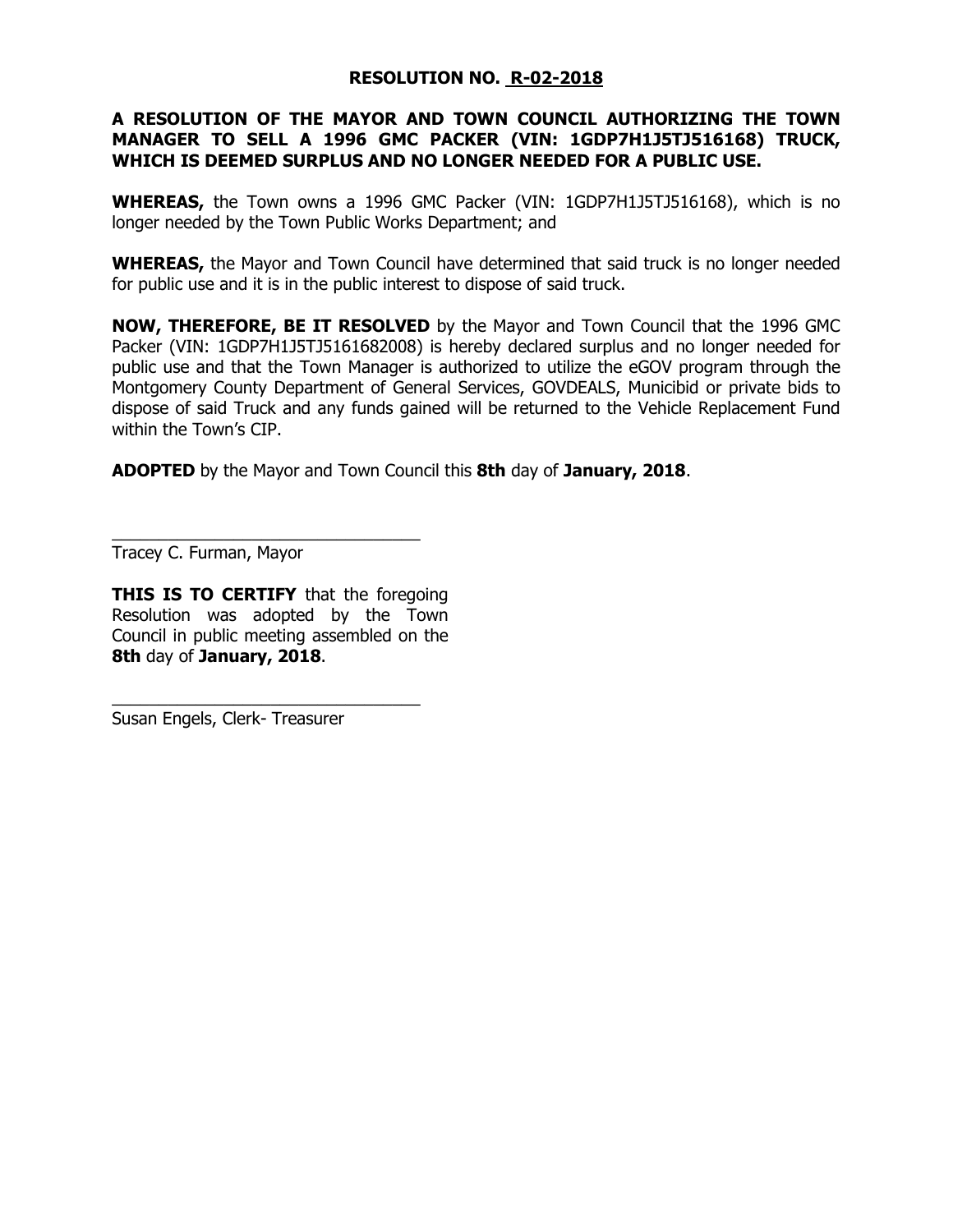#### **ORDINANCE**

#### **OF THE MAYOR AND COUNCIL OF THE TOWN OF KENSINGTON AMENDING CHAPTER VI, ARTICLE I, "SIGNS AND SOLICITORS", SECTIONS 6-101, "SIGNS"; 6-102 "TOWN SIGN PERMIT REQUIRED"; 6-103, "SIGNS IN THE PUBLIC RIGHT OF WAY"; 6- 104 "SIGNS ON PRIVATE PROPERTY – CRT, CRN AND INDUSTRIAL ZONES" AND 6-106, "ENFORCEMENT AND PENALTIES" TO CLARIFY REQUIREMENTS WITH RESPECT TO A-FRAME AND SANDWICH SIGNS, PERMITTING, AND SIGNS IN THE RIGHT OF WAY, TO REDUCE LANDSCAPE REQUIREMENTS, TO REVISE THE LENGTH OF TIME THAT A LIMITED DURATION SIGN MAY BE POSTED IN THE RIGHT OF WAY, AND TO MAKE CONFORMING CHANGES.**

 **WHEREAS**, pursuant to §5-201 *et seq.* of the Local Government Article, Annotated Code of Maryland, the Town of Kensington (hereinafter, the "Town") has the power to pass such ordinances as it deems necessary to protect the health, safety and welfare of the citizens of the municipality and to prevent and remove nuisances; and

**WHEREAS**, pursuant to the Land Use Article, Annotated Code of Maryland the Town is authorized to adopt additional or stricter commercial sign regulations than are otherwise imposed by the State, the Maryland National Capital Park and Planning Commission, or Montgomery County; and

 **WHEREAS**, the Mayor and Council have determined that it is in the public interest and will promote the preservation, improvement and redevelopment of the Town's commercial areas to adopt certain sign regulations; and

**WHEREAS**, the Mayor and Council have determined that clarification with respect to A-frame and sandwich signs requirements, permitting requirements, and signs in the right of way, a reduction in the landscape requirement and a revision of the length of time that a limited duration sign may be posted in the right of way are appropriate and in the public interest.

**CAPS** : Indicate matter added to existing law.<br> **IBrackets** : Indicate matter deleted from law.

<sup>[</sup>Brackets] indicate matter deleted from law.<br>Asterisks \* \* \* \* \* \* \* \* \* \* \* \* : Indicate matter remaining unchar

<sup>:</sup> Indicate matter remaining unchanged in existing law but not set forth in Ordinance

CAPS : Indicate matter added in amendment.

<sup>:</sup> Indicate matter deleted in amendment.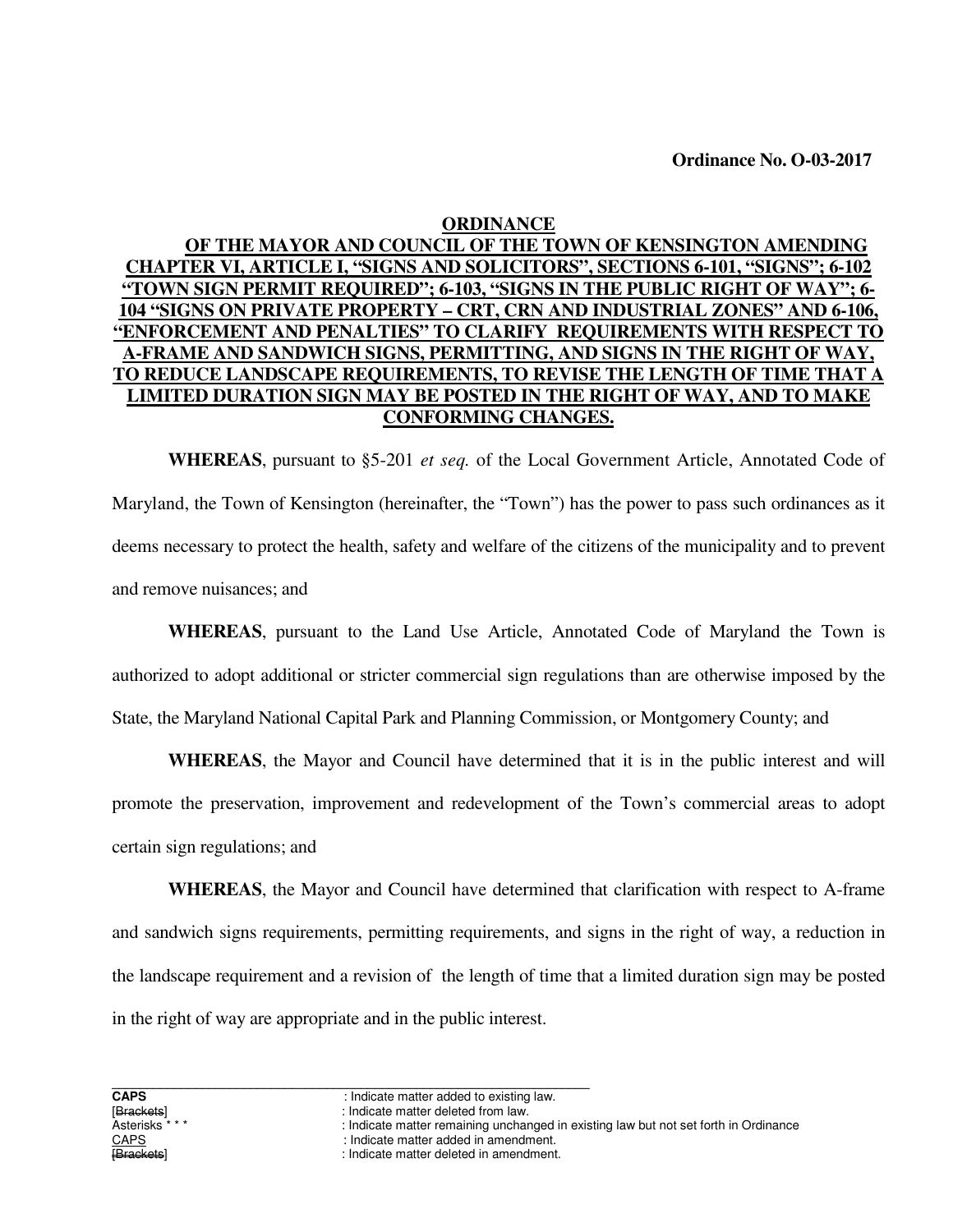#### **Section 1**. **NOW THEREFORE, BE IT ORDAINED AND ENACTED**, by the Mayor and

Council of the Town of Kensington, Maryland that Chapter 6, "Signs" Article 1 "Signs and Solicitors", Section 6-101 "Signs" of the Code of the Town of Kensington be, and is hereby, repealed and re-enacted with amendments to read as follows:

#### Section 6-101 Signs

 (a) The Town shall have the power to enforce, and incorporates by reference herein as if fully set forth, the provisions of Chapter 59, Article 59-6, Division 6.7 of the Montgomery County Code, as amended, entitled "Signs", except as otherwise provided herein. This Article is an exception to the general exemption from County law contained in Section 1-202 of this Code.

 (b) The purpose of Sections 6-101 through 6-106 of this Article is to regulate the location, size, placement and certain features of signs placed in the public right of way, and in commercial and industrial zoned properties. These regulations do not apply to signs in a residential zone, unless specifically stated. These regulations are intended to protect the public health, safety, comfort and welfare, to enable the public to locate goods, services and facilities without difficulty, danger or confusion, to prevent hazards to life and property, AND to preserve and strengthen the character of the town and to protect property values.

 (c) The following sections contain additional requirements that supplement portions of Chapter 59, Article 59-6, Division 6.7, of the Montgomery County Code and, in cases of conflict, shall supersede and take precedence over Chapter 59, Article 59-6, Division 6.7, of the Montgomery County Code.

#### **Section 2**. **BE IT FURTHER ORDAINED AND ENACTED** by the Mayor and Council of the

Town of Kensington that, Chapter 6, "Signs and Commercial Regulations" Article 1 "Signs and Solicitors", Section 6-102 "Town Sign Permit Required" of the Code of the Town of Kensington be, and is hereby, repealed and re-enacted with amendments to read as follows:

Section 6-102. Town Sign Permit Required – CRT-CRN AND INDUSTRIAL ZONES

 (a) It shall be unlawful to erect, construct, locate, place or alter any PERMANENT sign or part thereof, OR ANY A FRAME TYPE SIGN OR SANDWICH TYPE SIGN, [excluding interior window signs, without first obtaining a sign permit from the Town. A permit application, together with a copy of plans and specifications for the work and any required fee, shall be filed with the Town Manager or designee, who shall issue a permit in accordance with the provisions of the Town code. By application for a sign permit the applicant and owner give consent to the Town Manager or designee to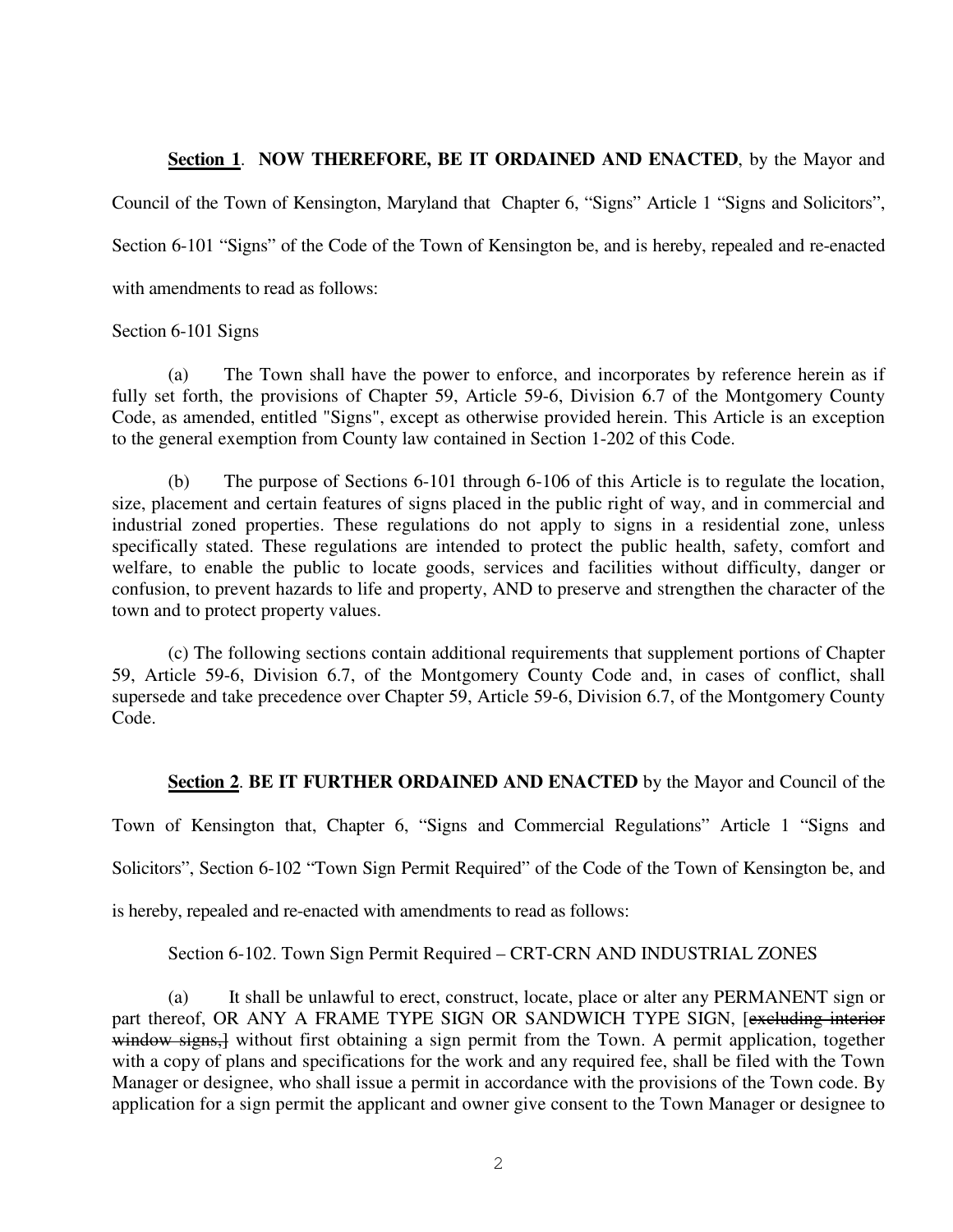enter onto the property to inspect any activity encompassed in the permit as often and at such times as deemed necessary during the course of the activity to ensure compliance with this chapter and other applicable law. Applicants must provide the Town with any information deemed necessary to process the permit.

 (b) The permitting requirements of this Chapter do not exempt any applicant from obtaining proper permits from Montgomery County as required by County law.

(c) Permit fees shall be set by resolution of the Council.

 (D) THE DATE OF ERECTION OF ANY LIMITED DURATION SIGN MUST BE WRITTEN IN INDELIBLE INK ON THE LOWER RIGHT CORNER OF THE SIGN.

#### **Section 3**. **BE IT FURTHER ORDAINED AND ENACTED** by the Mayor and Council of the

Town of Kensington that, Chapter 6, "Signs and Commercial Regulations" Article 1 "Signs and

Solicitors", Section 6-103 "Signs in the Public Right-of-Way" of the Code of the Town of Kensington be,

and is hereby, repealed and re-enacted with amendments to read as follows:

Section 6-103. Signs in the Public Right-of-Way.

(a) Except as otherwise provided herein, it shall be unlawful to display or post any sign in a public right of way under the Town's jurisdiction.

(b) It shall be unlawful to attach any otherwise lawful sign to utility poles, trees, fences or other signs in the public right of way.

(c) It shall be lawful to post or mount LIMITED DURATION SIGNS in the public right of way FROM 10:00 A.M. ON FRIDAY THROUGH 5:00 P.M. THE FOLLOWING SUNDAY [for up to 24 hours (48 hours on weekends) only, limited durations signs announcing yard, garage or estate sales; special events open to the public; or real estate open house directions]. The minimum time between lawful postings of signs shall be five (5) days. All such signs posted for more than 24 hours (48 hours on weekends) shall be considered a nuisance and are removable without notice by a public or governmental official at any time thereafter, unless said signs have been authorized to remain by the Town government.] Signs authorized by this Section may not be installed or removed in a manner that will cause damage to the right of way. Authorized signs may not block or obstruct any permanent signage nor may they obstruct pedestrian or vehicular traffic or sightlines.

(d) Any otherwise lawful sign required by law or regulation, and signs used by a government agency or utility company erected by, or on the order of, a public officer or utility official in the performance of official duties, such as controlling traffic, identifying streets, warning of danger, or providing information, is exempt from this section.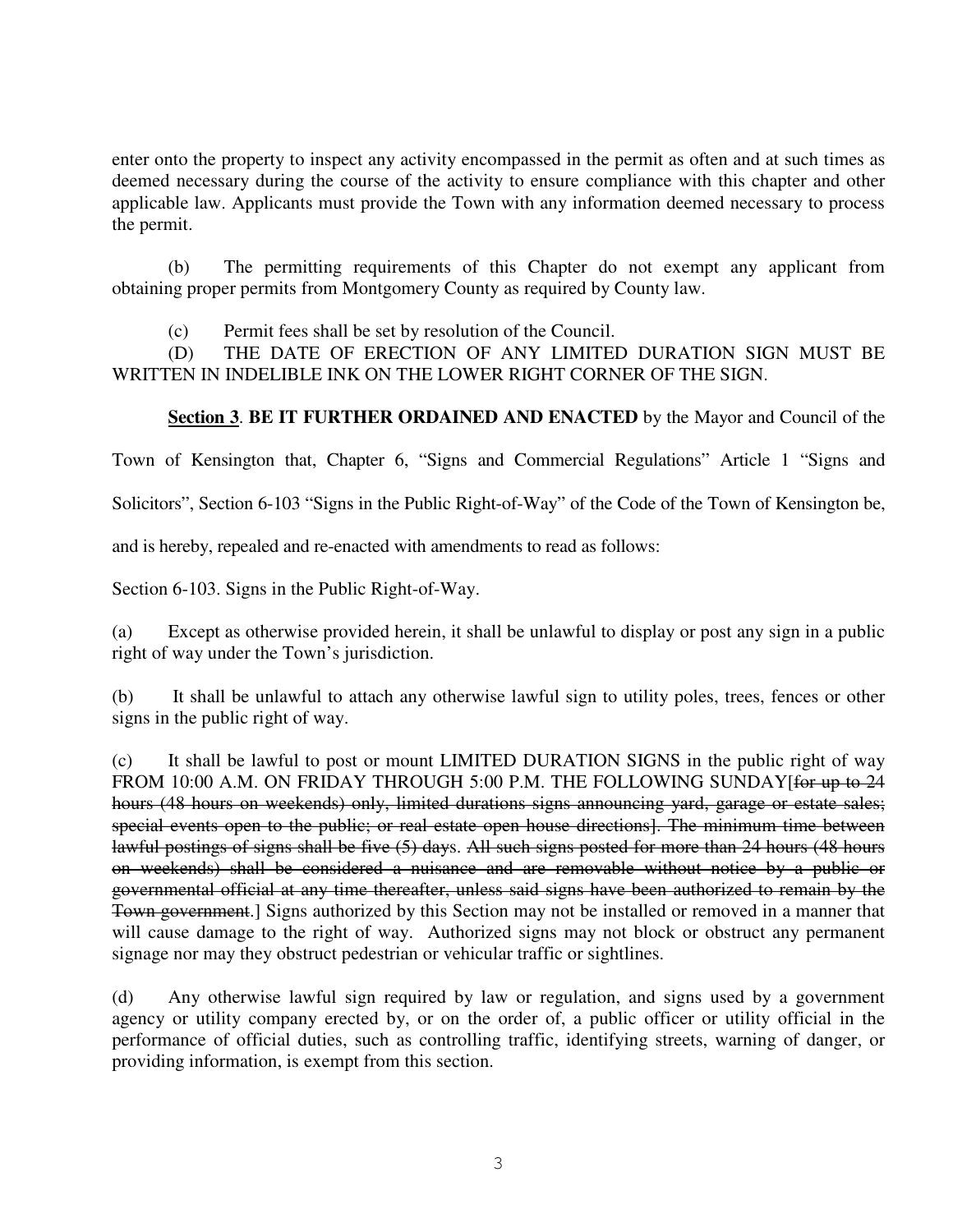(E) All [such] signs posted [for more than 24 hours (48 hours on weekends)] IN VIOLATION OF THIS SECTION shall be considered a nuisance and are removable without notice by a public or governmental official at any time thereafter, unless said signs have been authorized to remain by the town government.

#### **Section 4**. **BE IT FURTHER ORDAINED AND ENACTED** by the Mayor and Council of the

Town of Kensington that, Chapter 6, "Signs and Commercial Regulations" Article 1 "Signs and

Solicitors", Section 6-104 "Signs on Private Property" of the Code of the Town of Kensington be, and is

hereby, repealed and re-enacted with amendments to read as follows:

Section 6-104. Signs on Private Property – CRT, CRN and Industrial Zones.

(a) Comprehensive Signage Plan Required – Before a permit may be issued under this Article for properties within the CRT, CRN and Industrial Zones, for properties occupied by more than one (1) business/tenant, a signage plan must be filed demonstrating that each sign for which a permit is requested is consistent and harmonious in terms of location, design, color, shape, size, style, material, and mounting with all other such signs on the property. Signs for individual businesses/tenants in a multi-tenanted building shall be placed only on the pedestrian levels of the building. A signage plan for the entire property shall be submitted by the owner prior to the issuance of the first sign permit for the property and shall be updated to include all existing and proposed signs when any sign is installed, altered or replaced.

(b) Prohibited Signs - The following sign types are prohibited:

(1) Internally illuminated box signs with flat graphics and/or translucent face material are prohibited.

(2) Pole (freestanding) signs, except when

- A) located at retail shopping centers and grocery stores with greater than one hundred (100) parking places. Retail shopping centers and grocery stores will be allowed only one pole sign each; OR
- B) Located in the Kensington Historic District, when the Historic Preservation Commission has made a determination that the sign is an integral part of the environmental setting or is important to the historic character of the neighborhood.
	- (3) Internally illuminated signs (except as provided herein);
	- (4) Portable signs or flashing or scrolling signs.
	- (5) Illuminated signs in the R-60 Zone.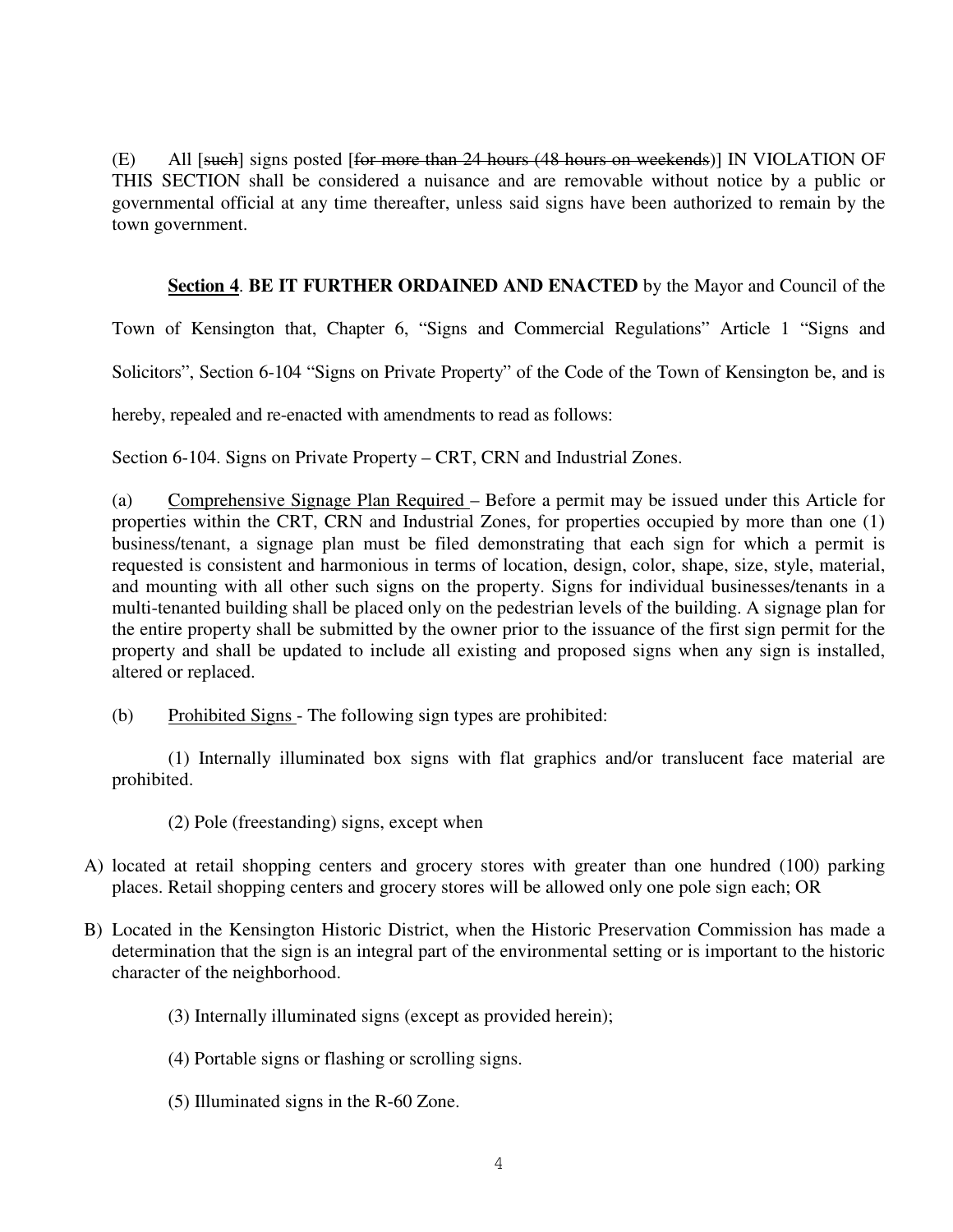(6) A-frame type signs or sandwich signs unless they meet the following conditions:

A. Can only be utilized during the hours of operation, on the site where the business is located, and must be removed at the close of business each day;

B. Cannot exceed six (6) square feet per side, regardless of how connected or viewed [ and can only be constructed of wood and chalk or dry erase board material];

C. Cannot be placed in the public right-of way and must provide a clear unobstructed path for use by pedestrians to and from the establishment and must meet the Americans with Disabilities Act requirements; and

D. Must be constructed and anchored in a manner to achieve wind grade certification. Examples of acceptable A-frame signs are attached as Figure 1.

#### E. MUST BE PERMITTED BY THE TOWN AS A LIMITED DURATION SIGN.

(c) Ground freestanding signs – Ground freestanding signs measuring less than six (6) feet in height and fifty (50) square feet in area, and including a landscaped area at the base of the sign measuring a minimum of  $f_{\text{two}}(2)$  ONE square [feet] FOOT for each square foot of sign area, are permitted. Only one ground freestanding sign shall be permitted per recorded lot. ONCE INSTALLED, LANDSCAPING MUST BE PROPERLY MAINTAINED.

 (d) Illumination (External) - Exterior sign illumination shall be discrete, uniform, and compatible with the architecture of the structure. The light source shall only illuminate the sign and shall not glare, reflect, or shine onto public ways, streets, park areas, or residential properties. Sign illumination must use an enclosed lamp design or indirect lighting from a shielded source in a manner that prevents glare from beyond the property line. The light source shall be shielded or controlled in a manner so that it does not generally shine above or beyond the sign. On properties abutting, contiguous or confronting, or within 150 feet of, a residential property or use, all signage illumination light sources (including neon) must be turned off when the business is not open for public access or before 10:00 p.m. daily, whichever occurs first.

 (e) Illumination (Internal) – Only internal or backlit illumination signs composed of individually mounted channel letters, or in box signs with opaque face panels that utilize routed push-through or LED text or overlay translucent text material. Individual letters shall be mounted directly to the building or on raceways or tracks attached to the building are permitted.

(f) Allowable Signage Calculations – Signage calculations shall include exterior  $[\text{window}]$  signage of all types including permitted neon signs. Symbols, letters and logos count towards total signage. Properties abutting or confronting residential property shall be limited to one (1) square foot of signage for each lineal foot of building frontage.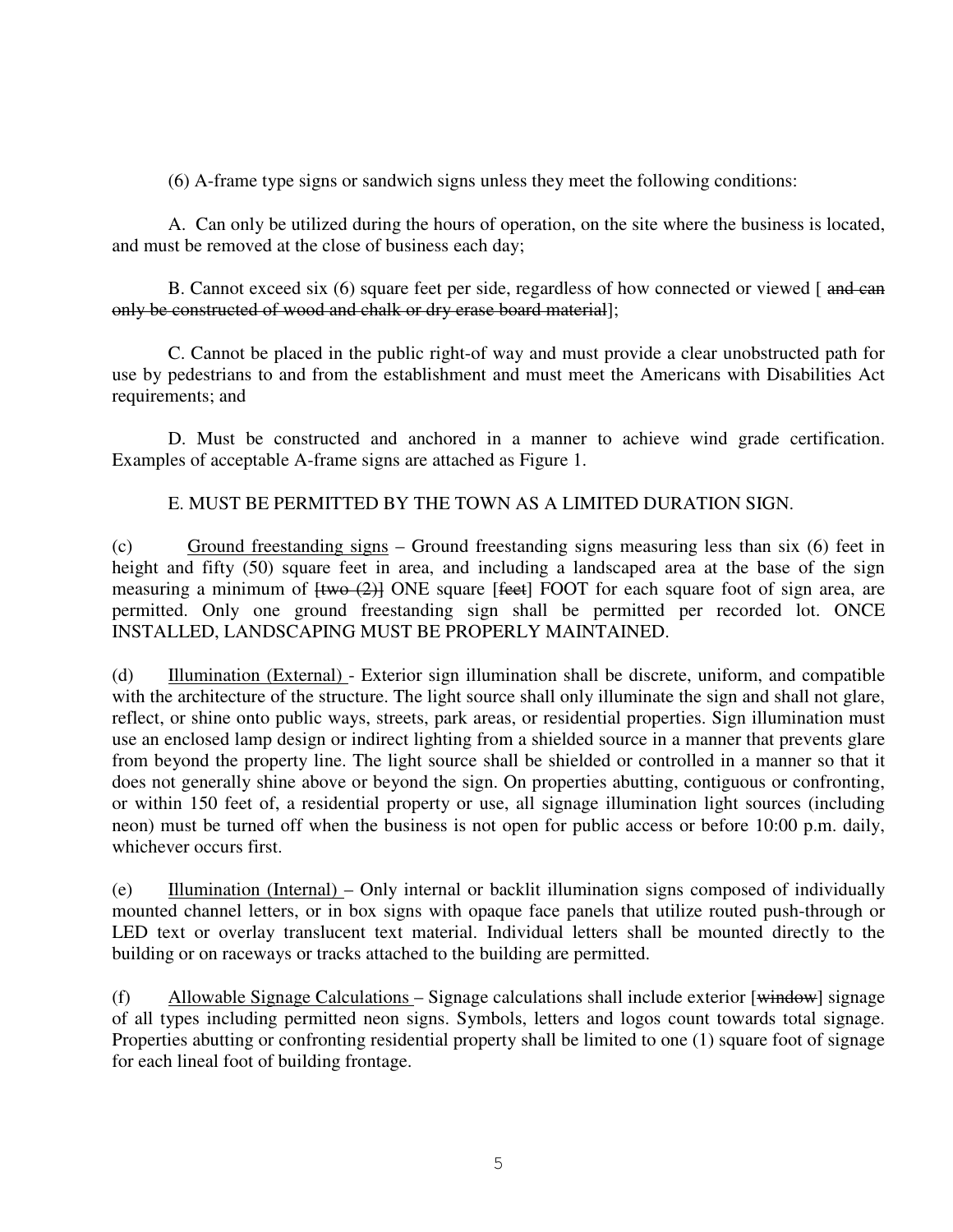(g) Applicability – This section applies only to signs in the CRT, CRN and Industrial Zones, except where specifically noted. All new commercial signage, repairs to existing signage, changes to sign text, tenancy changes, property ownership changes, business name changes, or use changes must comply with this [Ordinance] ARTICLE. Whenever an existing sign is altered, it shall be modified to bring it into conformance with this chapter. Whenever any existing business/tenant/owner erects a new or additional sign, all signs on the premises pertaining to that business/tenant/owner shall be modified to bring them into conformance with this chapter. Any pole sign lawfully existing immediately prior to September 1, 2009 that did not conform to the requirements of this section on that date shall be removed or modified to come into compliance with this article. Signs installed by the Town of Kensington or signs at fire stations and public libraries and schools, any sign required by law or regulation by a governmental agency or utility company erected by, or on the order of, a public officer or utility official in the performance of official duties, such as signs controlling traffic, identifying streets, warning of danger, or providing information, are exempt from This section, but not from the application of Chapter 59, Article 59-6, Division 6.7 of [T]the Montgomery County Code.

 (h) Additional Restrictions for Signs within the Historic Commercial District (Howard Avenue, Armory Avenue, Fawcett Street, St. Paul Street, and Montgomery Avenue) - The following types of signs are not permitted in the historic commercial district unless a variance is granted by the Council:

1) Internally illuminated signs.

2) Neon signs or neon decorations.

(i) Interior Window Coverage - The maximum total area of interior window signs shall not exceed twenty percent (20%) of the glass area for each side of the building.

(j) PERMITTED POLE SIGNS - Permitted pole signs shall include a landscaped area at the base of the sign measuring a minimum of  $[\text{two (2)}]$  ONE square feet FOOT for each square foot of sign area. ONCE INSTALLED, LANDSCAPING MUST BE PROPERLY MAINTAINED.

(k) Variance Procedure - If a signage permit application is denied by the Town, an applicant may seek a Variance from this section within 15 days of the date of denial. A variance may not be granted for the erection, installation or maintenance of a sign prohibited by Section 6-104(b). A variance may be granted when the Council finds that:

1) strict application of the Town regulations would result in peculiar and unusual practical difficulties to, or exceptional or undue hardship upon, the owner of the property or owner of such sign;

2) the variance is the minimum reasonably necessary to overcome any exceptional conditions; and

3) the variance can be granted without substantial impairment of the intent, purpose, and integrity of this Article. A variance decision must be based on consideration of: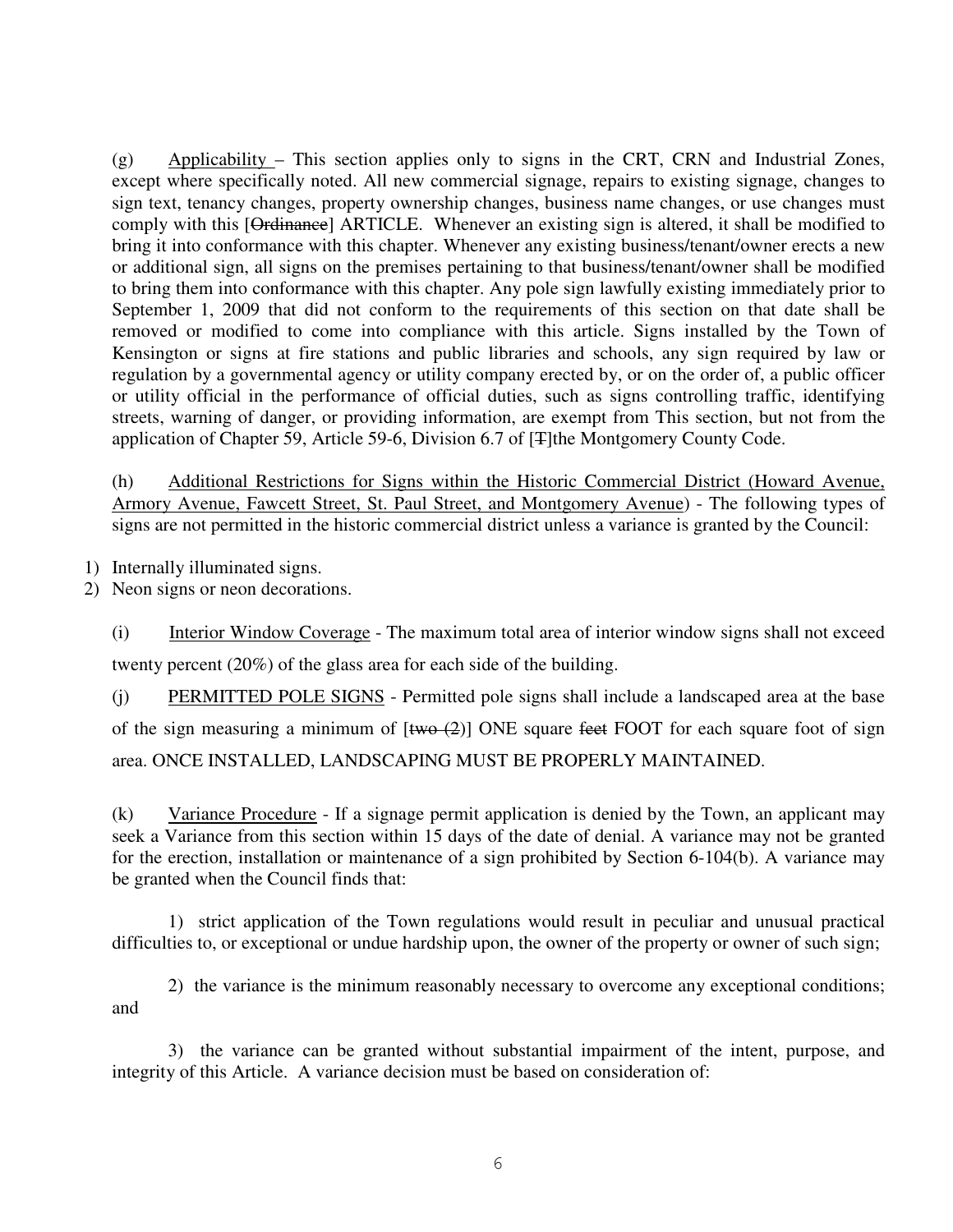a. one or more of the following elements: size, shape, color, design elements, location or cost of the sign;

 b. the compatibility of the proposed sign with the surrounding property, the proximity of other signs, and the characteristics of the area; and

 c. confirmation that the property and all other signs on the property are in conformance with the Article.

d. recommendation of the HPC if located in the Historic District and if requested by the Council or offered by the HPC.

4) Contiguous, confronting and abutting owners must receive notice of the variance application prior to consideration by the Council.

(l) Conditions And Revocation - The Council may impose conditions and terms on a sign variance, and may revoke any previously granted sign variance when it determines:

1) the applicant supplied inaccurate information to the Council, or

2) the terms of the variance set by the Council have not been met or have been violated. The Council may establish a detailed variance application, checklist and charge fees for the consideration of variances requests.

This provision shall not permit the Council to grant a variance allowing any sign prohibited under Montgomery County Chapter 59- 6, Division 6.7.

#### **Section 5**. **BE IT FURTHER ORDAINED AND ENACTED** by the Mayor and Council of the

Town of Kensington that upon formal introduction of this proposed Ordinance, the Town Clerk shall

distribute a copy to each Council member and shall maintain a reasonable number of copies in the office

of the Town Clerk. The proposed ordinance or a fair summary thereof together with a notice setting out

the time and place for a public hearing thereon and for its consideration by the Council, shall be:

a. Posted at the town hall by the next business day;

b. Posted on the official town website;

- c. Sent to those persons listed on the official town email list /mail subscription service; and
- d. Published once prior to the public hearing in the town newsletter or sent by substitute regular mail to newsletter circulation addresses.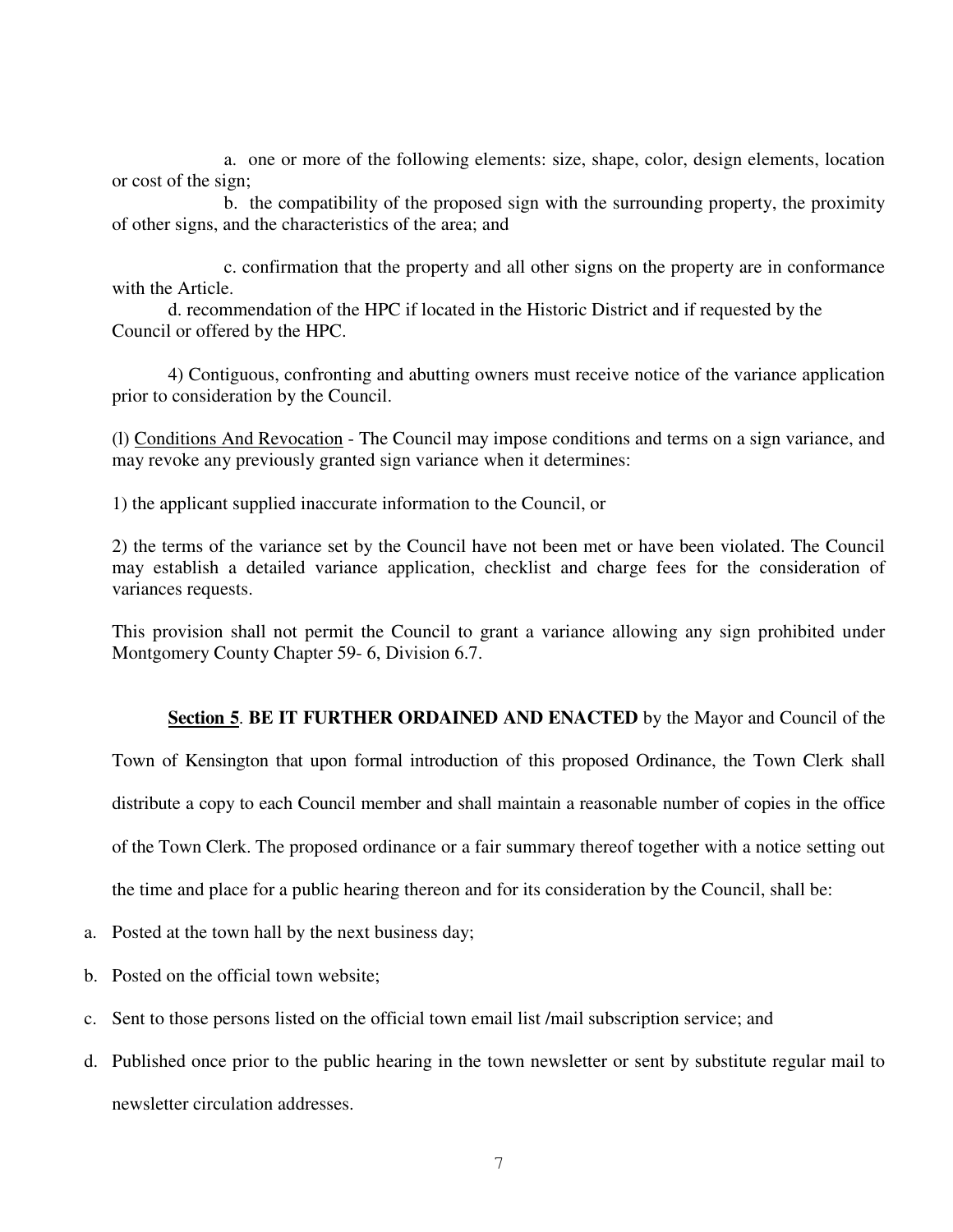The public hearing shall be held at least fifteen (15) days after introduction and may be held separately or in connection with a regular or special council meeting and may be adjourned from time to time. All persons interested shall have an opportunity to be heard. This Ordinance shall become effective on **January 29, 2018** provided that the ordinance or a fair summary thereof is:

a. Posted at the town hall by the next business day for at least two (2) weeks;

b. Posted on the official town website;

c. Sent to those persons listed on the official town email list /mail subscription service; and

d. Published once in the town newsletter.

**INTRODUCED** by the Mayor and Council of the Town of Kensington, Maryland at a public meeting assembled on the **23rd** day of **October, 2017**.

 **ADOPTED** by the Mayor and Council of the Town of Kensington, Maryland at a public meeting assembled on the **8th day** of **January, 2018.**

 **EFFECTIVE** the **29th** day of **January, 2018**.

#### **ATTEST: TOWN OF KENSINGTON**

 $\text{By:}\_$ 

 $\frac{1}{\sqrt{2}}$  ,  $\frac{1}{\sqrt{2}}$  ,  $\frac{1}{\sqrt{2}}$  ,  $\frac{1}{\sqrt{2}}$  ,  $\frac{1}{\sqrt{2}}$  ,  $\frac{1}{\sqrt{2}}$  ,  $\frac{1}{\sqrt{2}}$  ,  $\frac{1}{\sqrt{2}}$  ,  $\frac{1}{\sqrt{2}}$  ,  $\frac{1}{\sqrt{2}}$  ,  $\frac{1}{\sqrt{2}}$  ,  $\frac{1}{\sqrt{2}}$  ,  $\frac{1}{\sqrt{2}}$  ,  $\frac{1}{\sqrt{2}}$  ,  $\frac{1}{\sqrt{2}}$ 

Susan Engels, Clerk-Treasurer Tracey C. Furman, Mayor

#### **APPROVED AS TO FORM:**

Suellen M. Ferguson, Town Attorney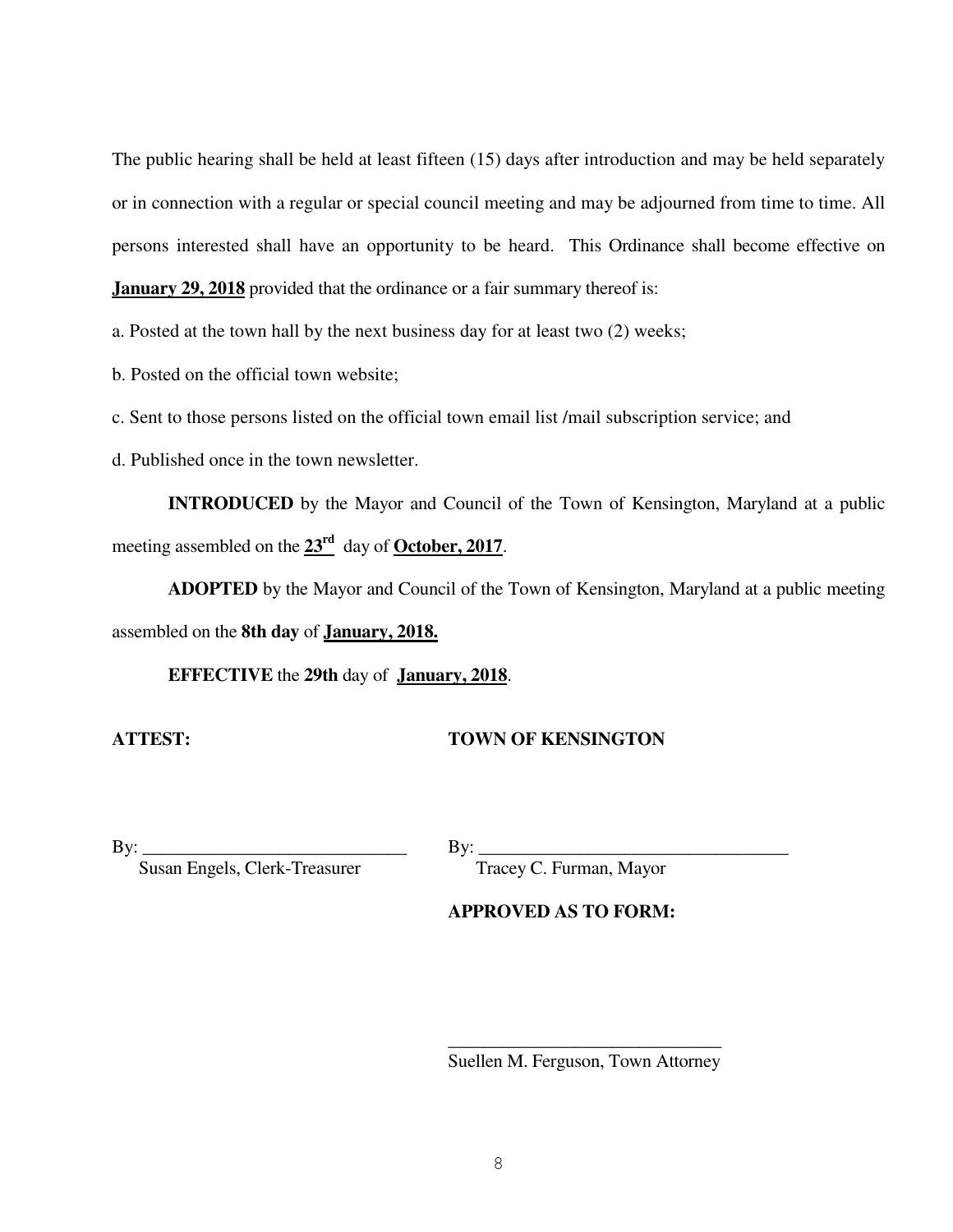#### **ORDINANCE NO. O-04-2017**

**OF THE MAYOR AND COUNCIL OF THE TOWN OF KENSINGTON AMENDING CHAPTER IV, "TRAFFIC AND VEHICLES", BY AMENDING AND RE-ENACTING ARTICLE I, "GENERAL PROVISIONS", SECTION 4-102, "DEFINITIONS", SECTION 4-103, "TRAFFIC AND PARKING CONTROL DEVICES", SECTION 4-106, "OPERATION OF VEHICLES ON STREETS, SIDEWALKS, CURBS, AND GUTTERS", SECTION 4-107, "BICYCLES", SECTION 4-108, "ENFORCEMENT", ARTICLE II, "PARKING" , SECTION 4- 201, "GENERAL PARKING RESTRICTIONS" AND SECTION 4-208, "RESIDENTIAL PARKING AREA", WHILE ALSO DELETING SECTION 4-207, "PROFESSIONAL RESERVED PARKING", AND ARTICLE III, "TRAFFIC CONTROL" BY ADDING SECTION 4-305, "ENFORCEMENT" TO UPDATE THE CHAPTER AND MAKE PROVISION FOR SETTING PARKING FINES BY RESOLUTION, UPDATE VARIOUS DEFINITIONS TO BE CONSISTENT WITH THE STATE CODE, AUTHORIZE THE TOWN MANAGER TO MAKE CERTAIN DETERMINATIONS, TO CLARIFY ENFORCEMENT AND AUTHORIZE ADOPTION OF FINES BY RESOLUTION, TO DELETE THE SECTION WITH RESPECT TO PROFESSIONAL RESERVED PARKING, AND TO CLARIFY THAT THE COUNCIL MAY DESIGNATE PARKING PERMIT AREAS AND DELETE THAT DESIGNATION ON ITS OWN AUTHORITY, WITH CONFORMING CHANGES**.

 **WHEREAS**, pursuant to §5-201 *et seq.* of the Local Government Article, Annotated Code of Maryland, the Mayor and Council of the Town of Kensington (hereinafter, the "Town") have the power to adopt such ordinances as it deems necessary to protect the health, safety and welfare of the citizens of the municipality and to prevent and remove nuisances; and

**WHEREAS**, pursuant to §25-102 of the Transportation Article, Annotated Code of Maryland, the

Mayor and Council have the power to regulate or prohibit the stopping, standing, or parking of vehicles

and to install traffic control devices; and

 **WHEREAS**, the Council has determined that it is in the public interest and necessary for the

protection of the public health, safety, and welfare to make provision for parking fines, update various

definitions to be consistent with the State code, authorize the Town Manager to make certain

determinations, to clarify enforcement and authorize adoption of fines by resolution, to delete the

[Brackets] indicate matter deleted from law.<br>
Asterisks \*\*\* The state of the contract of the lindicate matter remaining unchare : Indicate matter remaining unchanged in existing law but not set forth in Ordinance

- CAPS<br>
CAPS : Indicate matter added in amendment.<br>
indicate matter deleted in amendment:<br>
indicate matter deleted in amendment:
	- : Indicate matter deleted in amendment.

**CAPS** : Indicate matter added to existing law.<br> **IBrackets** : Indicate matter deleted from law.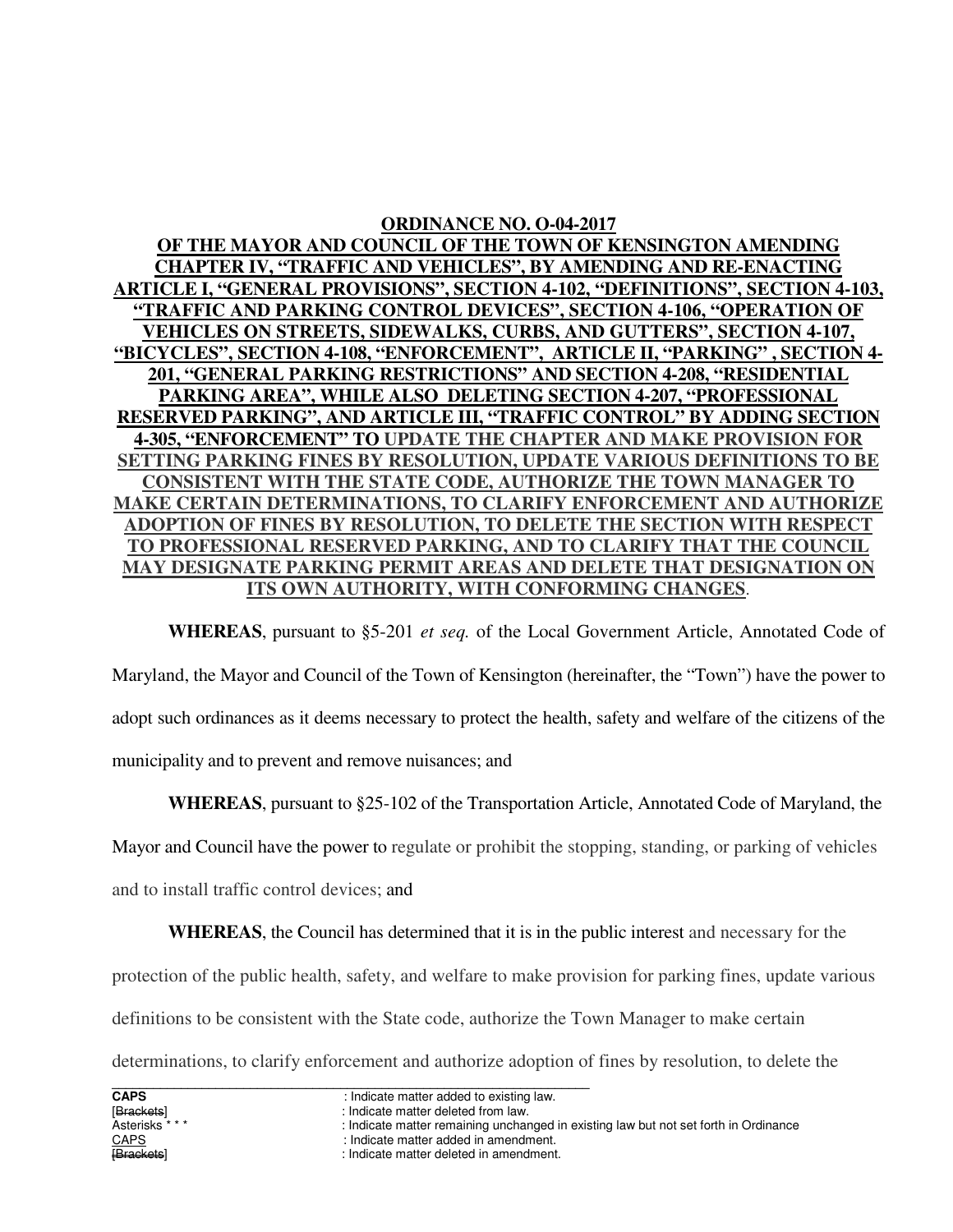section with respect to professional reserved parking, to clarify that the Council may designate parking permit areas and delete that designation on its own authority .

#### **Section 1**. **NOW THEREFORE, BE IT ORDAINED AND ENACTED**, by the Mayor and

Council of the Town of Kensington, Maryland that Chapter IV, "Traffic and Vehicles", Article 1 "General

Provisions", Section 4-102, "Definitions" be repealed, re-enacted and amended to read as follows:

Section 4-102. Definitions – THE FOLLOWING DEFINITIONS APPLY IN THIS CHAPTER.

(a) "Abandoned vehicle" shall mean any vehicle that:

(1) Is inoperable and left unattended on public property for more than forty eight (48) hours.

(2) [Any vehicle that] has remained illegally on public property for more than forty-eight (48) hours.

(3) HAS REMAINED ON PRIVATE PROPERTY FOR MORE THAN 48 HOURS WITHOUT THE CONSENT OF THE OWNER OR PERSON IN CONTROL OF THE PROPERTY;

(4) HAS REMAINED ON PUBLIC PROPERTY FOR MORE THAN 48 HOURS AND:

(I) IS NOT DISPLAYING CURRENTLY VALID REGISTRATION PLATES; OR

(II) IS DISPLAYING REGISTRATION PLATES OF ANOTHER VEHICLE.

(b) ["Crosswalk" shall mean any portion of a roadway distinctly indicated for pedestrian crossing by lines or other markings on the surface or that portion of a roadway ordinarily included within the prolongation or connection of the lateral lines of sidewalks at intersections.]

"CROSSWALK" MEANS THAT PART OF A ROADWAY THAT IS:

 (1) WITHIN THE PROLONGATION OR CONNECTION OF THE LATERAL LINES OF SIDEWALKS AT ANY PLACE WHERE 2 OR MORE ROADWAYS OF ANY TYPE MEET OR JOIN, MEASURED FROM THE CURBS OR, IN THE ABSENCE OF CURBS, FROM THE EDGES OF THE ROADWAY;

 (2) WITHIN THE PROLONGATION OR CONNECTION OF THE LATERAL LINES OF A BICYCLE WAY WHERE A BICYCLE WAY AND A ROADWAY OF ANY TYPE MEET OR JOIN, MEASURED FROM THE CURBS OR, IN THE ABSENCE OF CURBS, FROM THE EDGES OF THE ROADWAY; OR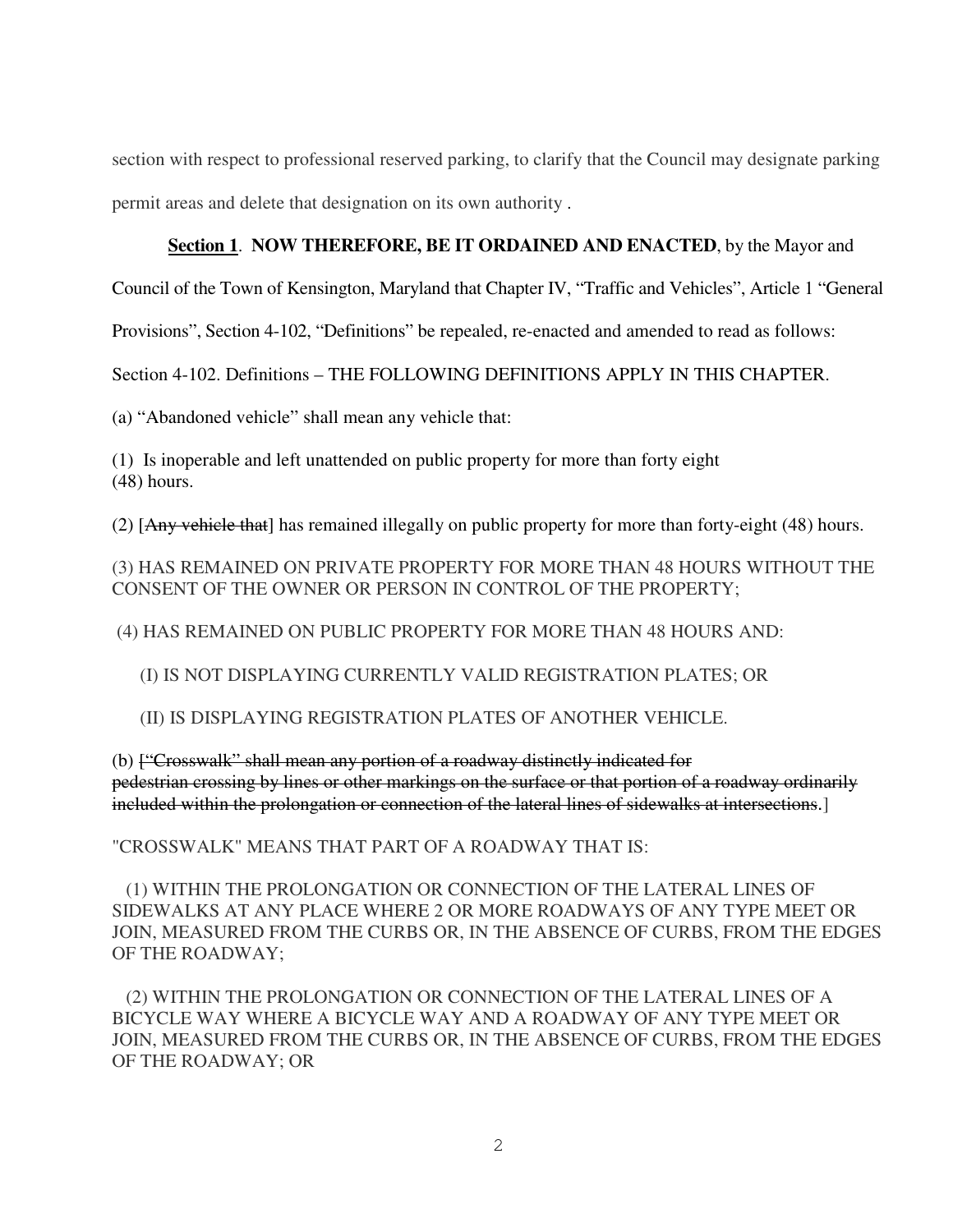(3) DISTINCTLY INDICATED FOR PEDESTRIAN CROSSING BY LINES OR OTHER **MARKINGS.** 

\* \* \* \*

(d) "Motor vehicle" means any vehicle which is self-propelled as defined by the Annotated Code of Maryland, Transportation Article, [Section] §11-135. This definition shall not include bicycles [or mopeds as defined by the Annotated Code of Maryland, Transportation Article Section 11-134.1].

(e) "Traffic control devices" [shall] meanS all signs, signals, markings and devices, not inconsistent with this Chapter, placed or erected by [authority of a public body or official having jurisdiction,] THE TOWN for the purpose of regulating, warning or guiding traffic.

(f) "Park" or "parking" means TO HALT A VEHICLE, [the standing of a vehicle, whether occupied or not, upon a roadway,] other than temporarily for the purpose of and while actually engaged in loading or unloading PROPERTY OR PASSENGERS or [in obedience to traffic regulations or traffic signs or signals] WHEN NECESSARY TO AVOID CONFLICT WITH OTHER TRAFFIC OR IN COMPLIANCE WITH THE DIRECTIONS OF A POLICE OFFICER OR A TRAFFIC CONTROL DEVICE.

\* \* \* \*

(o) "Vehicle" [shall] meanS any device in, on, or by which any individual or property is or might be transported or towed on a [street] ROADWAY AND INCLUDES A LOW SPEED VEHICLE AND AN OFF-HIGHWAY RECREATIONAL VEHICLE.

**Section 2**. **BE IT FURTHER ORDAINED AND ENACTED**, by the Mayor and Council of the

Town of Kensington, Maryland that Chapter IV, "Traffic and Vehicles", Article 1 "General Provisions",

Section 4-103, "Traffic and Parking Control Devices" be repealed, re-enacted and amended to read as

follows:

Section 4-103. Traffic and Parking Control Devices

(a) The Council may, by resolution, have erected "stop," "no parking," "speed limit," "one way," "yield," "no U-turn," "no-thru traffic," "no right turn," and "do not enter" signs and other traffic control and parking restriction devices to control, regulate, warn, or guide traffic or limit parking on streets, other public ways, or other areas in the Town of Kensington.

(b) The Council may designate and have marked areas in which parking is [banned] PROHIBITED altogether for the relief of traffic or congestion.

(c) THE OPERATOR OR PERSON IN CONTROL OF ANY VEHICLE SHALL OBEY THE INSTRUCTIONS OF ANY OFFICIAL TRAFFIC CONTROL DEVICE PLACED IN ACCORDANCE WITH THE PROVISIONS OF THIS CHAPTER UNLESS OTHERWISE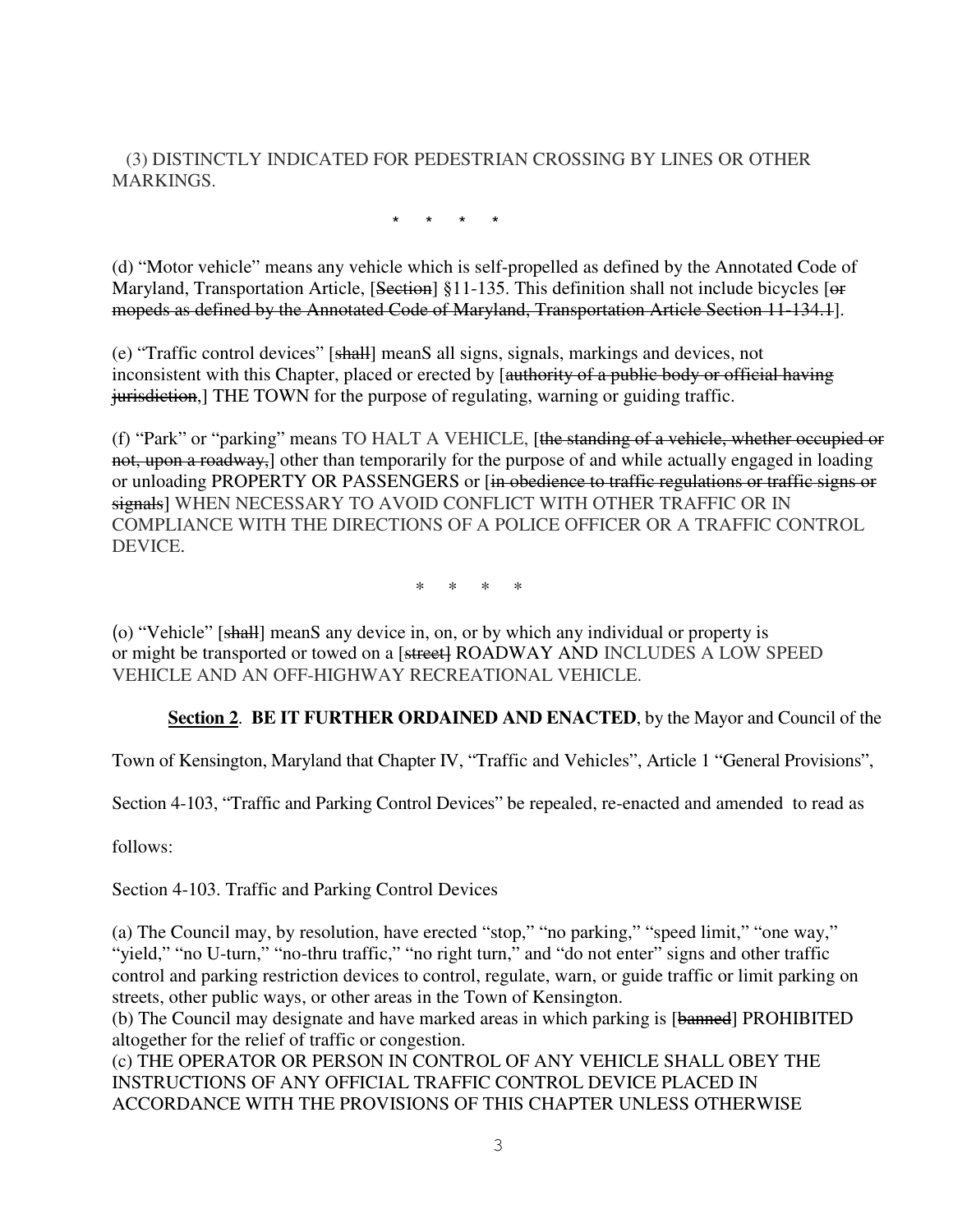DIRECTED BY A TRAFFIC OR POLICE OFFICER. It shall be [the duty of all] UNLAWFUL FOR ANY person<sup>[4]</sup> to FAIL TO observe all signs and other traffic control devices erected pursuant to this Chapter. Any person failing to observe any such sign shall be subject to the penalties enumerated herein.

(d) All traffic control and parking restriction signs, signals, and other devices in place on the adoption date of this Code are hereby ratified and confirmed.

(e) The [Mayor] TOWN MANAGER may erect [temporary] traffic control devices or limit or prohibit parking as enumerated in Subsections (a) and (b) above, ON A TEMPORARY OR EMERGENCY BASIS if [in his or her opinion,] such action is immediately necessary to protect the health and safety of Town residents or for street plowing, sweeping, repairs, maintenance of utilities, and similar maintenance functions. [No such actions shall be for other than temporary and emergency purposes without the final approval of the Council.

(f) Nothing contained in this Chapter shall be deemed to constitute a repeal of the authority granted by this Section to the Mayor and Council for the erection of any traffic control and parking restriction devices within the Town of Kensington

### **Section 3**. **BE IT FURTHER ORDAINED AND ENACTED**, by the Mayor and Council of the

Town of Kensington, Maryland that Chapter IV, "Traffic and Vehicles", Article 1 "General Provisions",

Section 4-106, "Operation of Vehicles on Streets, Sidewalks, Curbs , and Gutters" be repealed, re-enacted

and amended to read as follows:

Section 4-106. Operation of Vehicles on Streets, Sidewalks, Curbs, and Gutters

(a) No person shall operate upon any of the streets, alleys, or other public ways in the Town any vehicle constructed or equipped so as to cause any unusual amount of damage to roadways. No wagon, truck, road engine, traction engines, tractors, or other vehicle having metal tires or treads or any vehicle with wheels having any clamps, spikes, ribs, or other devices which may cut into or injure the surface of the roadway shall be operated over or upon any of the streets, alleys, or other public ways in the Town.

(b) No person shall drive or propel any vehicle across any sidewalk, curb, or gutter except at a regular driveway entrance constructed to prevent damage to such sidewalk, curb, or gutter; provided, however, that permits for temporary crossings may be issued by the [Mayor] TOWN MANAGER [where] PROVIDED the curb, sidewalk or gutter is protected by planks or other suitable material and provided further that [if, during such temporary crossings, damage is caused] ANY RESULTING DAMAGE to the sidewalk, curb or gutter, SHALL BE REPAIRED WITHIN TEN (10) DAYS BY the person or persons responsible [for causing the same shall, within ten (10) days thereafter, repair the damage so caused].

 $[(c)$  A violation of this Section shall be a municipal infraction Class A prescribed in Chapter X of this Code of Ordinances.]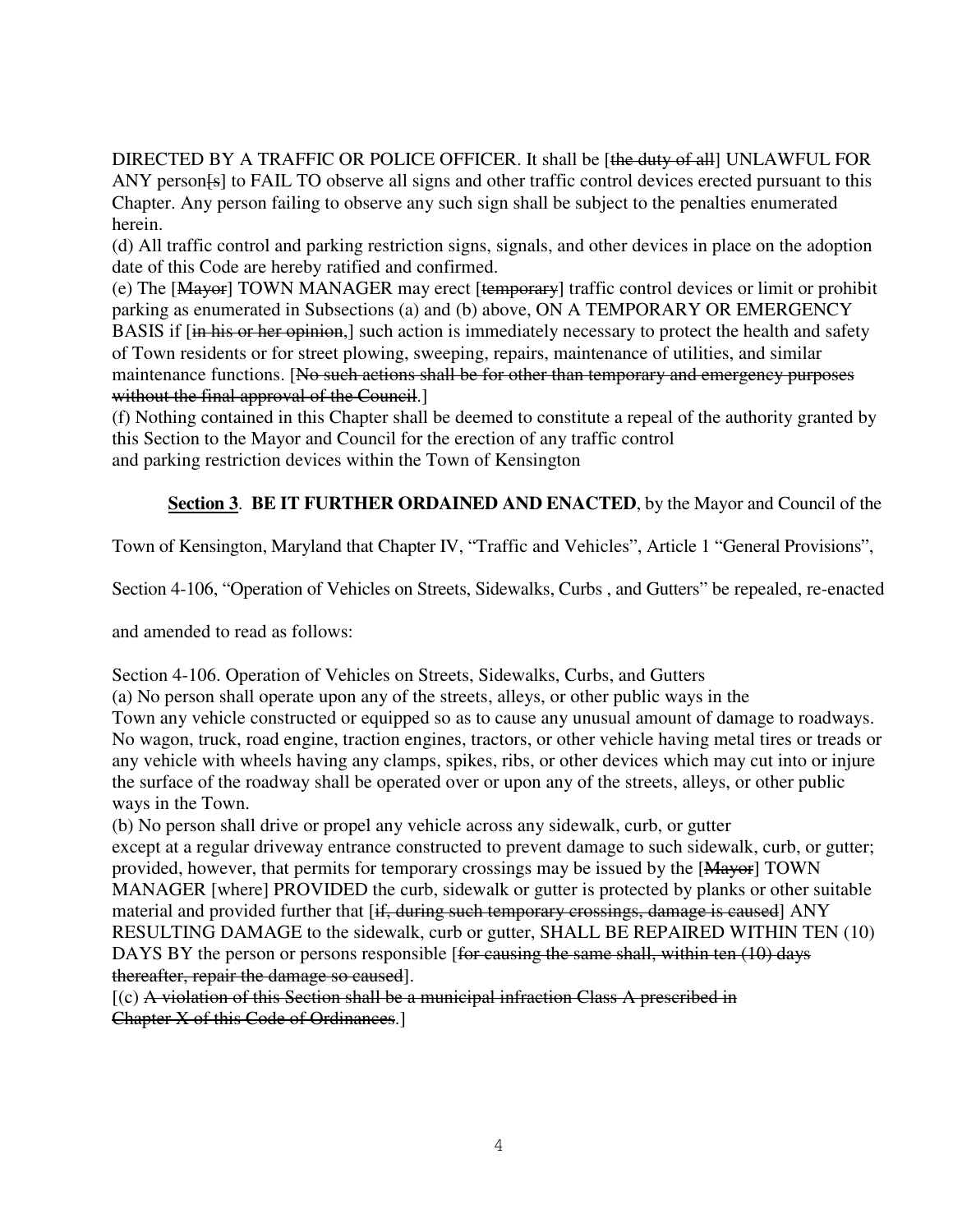#### **Section 4**. **BE IT FURTHER ORDAINED AND ENACTED**, by the Mayor and Council of the

Town of Kensington, Maryland that Chapter IV, "Traffic and Vehicles", Article 1 "General Provisions",

Section 4-107, "Bicycles" be and hereby is repealed, reenacted and amended to read as follows:

Section 4-107. Bicycles

(a) Chapter 7 of the Montgomery County Code [([1984] Edition)] AS AMENDED, entitled "Bicycles", which provides for the regulation of same, including any future amendments, revisions, or changes thereto, is hereby adopted and made part of this Code by reference, except as otherwise provided in this Code.

(b) through (e)  $*$ 

**Section 5**. **BE IT FURTHER ORDAINED AND ENACTED**, by the Mayor and Council of the

Town of Kensington, Maryland that Chapter IV, "Traffic and Vehicles", Article 1 "General Provisions",

Section 4-108, "Enforcement" be and hereby is repealed, reenacted and amended to read as follows:

#### Section 4-108. Enforcement

(a) IN ADDITION TO ANY OTHER ENFORCEMENT AUTHORIZED BY LAW, It shall be the duty of the [Code] Enforcement Officer [, responsible for parking and traffic control,] DESIGNATED BY THE TOWN MANAGER to issue citations for violations of [Section 4-106 of this Article and violations of] ARTICLE 1 AND Article 2 of this Chapter.

(b) The [Code] Enforcement Officer[, designated by the Mayor to be responsible for enforcement of this Chapter,] upon discovering any vehicle parked OR OPERATED in violation of this Chapter, shall issue a citation to the owner or operator thereof or, if the vehicle is unattended, shall attach the citation to the vehicle in a conspicuous place, indicating that said vehicle has been parked OR OPERATED in violation of the provisions of this Chapter and is subject to the penalties enumerated in this Chapter. (c) Citations issued pursuant to this Section shall contain a description of the location

and nature of the violation, bearing the certification of the [Code] Enforcement Officer, under penalty of perjury, that said facts are true.

(d) The registered owner of any motor vehicle, as established by the records of the state in which the vehicle is registered, shall be presumed to be the recipient of any citation issued pursuant to Article 1 AND 2 of this Chapter, and shall be liable prima facie for said violation.

(e) Any vehicle unlawfully parked pursuant to this Chapter, or which is the subject of

three (3) or more outstanding violations of this Chapter, may be taken into possession by the Town and towed to a proper storage place as described in Subsection (f) of this Section.

(f) Whenever any vehicle is impounded by the Town pursuant to this Section, the

[Code] Enforcement Officer shall immediately send written notice to the owner or owners as

determined through the vehicle's registration record and the state motor vehicle administration, stating the facts of such impoundment and the reasons therefor, the location of the impounded vehicle, and the procedures through which the vehicle may be recovered by the owner. The owner of such vehicle shall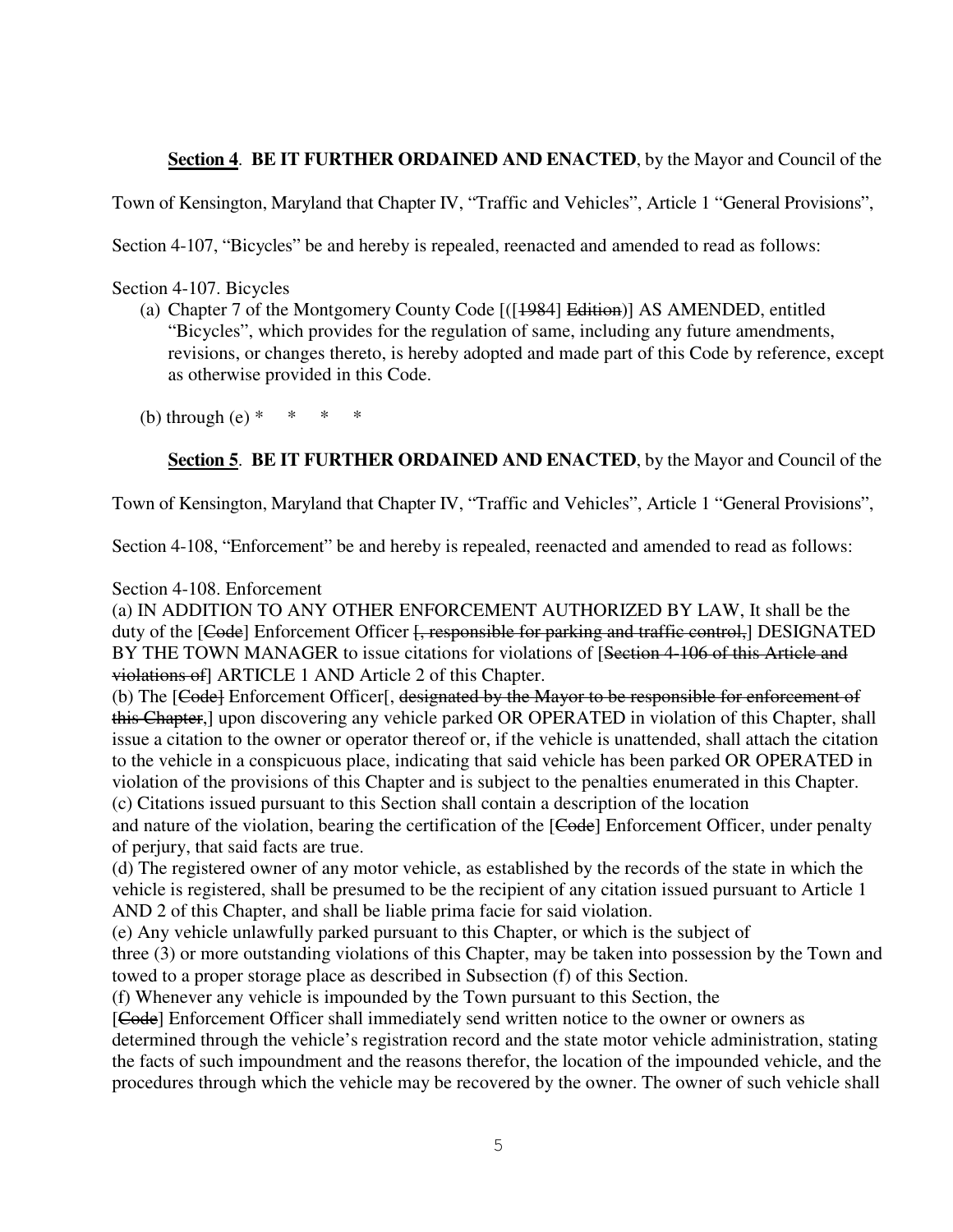pay to the Town all penalties, fines, and all towing, storage, and impounding charges before the owner may reclaim the vehicle.

[(g) The Council for the Town hereby requests and authorizes Montgomery County to enforce the provisions of Article 3 of this Chapter, except Section 4-304.]

#### **Section 6. BE IT FURTHER ORDAINED AND ENACTED**, by the Mayor and Council of the

Town of Kensington, Maryland that Chapter IV, "Traffic and Vehicles", Article 1 "General Provisions",

Section 4-109, "Penalties" be and hereby is repealed, reenacted and amended to read as follows:

Section 4-109. Penalties

[Unless otherwise specifically enumerated in this Chapter, any person violating any of the provisions of this Chapter shall be guilty of a Class G municipal infraction and shall be subject to penalties as provided in Chapter X of this Code of Ordinances.] THE AMOUNT OF THE FINE TO BE ASSESSED FOR VIOLATIONS OF THIS CHAPTER SHALL BE SET BY THE COUNCIL BY RESOLUTION.

#### **Section 7**. **BE IT FURTHER ORDAINED AND ENACTED**, by the Mayor and Council of the

Town of Kensington, Maryland that Chapter IV, "Traffic and Vehicles", Article 2 "Parking", Section 4-

201, "General Parking Restrictions" be and hereby is repealed, reenacted and amended to read as

follows:

Section 4-201. General Parking Restrictions

(a) It shall be unlawful for any person to park ANY MOTOR VEHICLE, BOAT, TRAILER, CAMPER OR RECREATIONAL VEHICLE on any ROADWAY [street] within the corporate limits of the Town of Kensington for A CONTINUOUS PERIOD OF MORE THAN 48 hours forty-eight (48) hours AT ANY ONE TIME.

(b)  $*$ 

(c) It shall be unlawful to park any vehicle facing in a direction contrary to the flow

of traffic on that side of the street. On streets with two-way traffic the wheels of the right side of [the] A PARKED vehicle must be within six (6) inches of the curb side.

[(d) It shall be unlawful to park boats, trailers, campers or recreational vehicles on any

Town street or public right-of-way for greater than forty-eight hours.]

#### **Section 8**. **BE IT FURTHER ORDAINED AND ENACTED**, by the Mayor and Council of the

Town of Kensington, Maryland that Chapter IV, "Traffic and Vehicles", Article 2 "Parking", Section 4-

207, "Professional Reserved Parking" be and hereby is repealed as follows: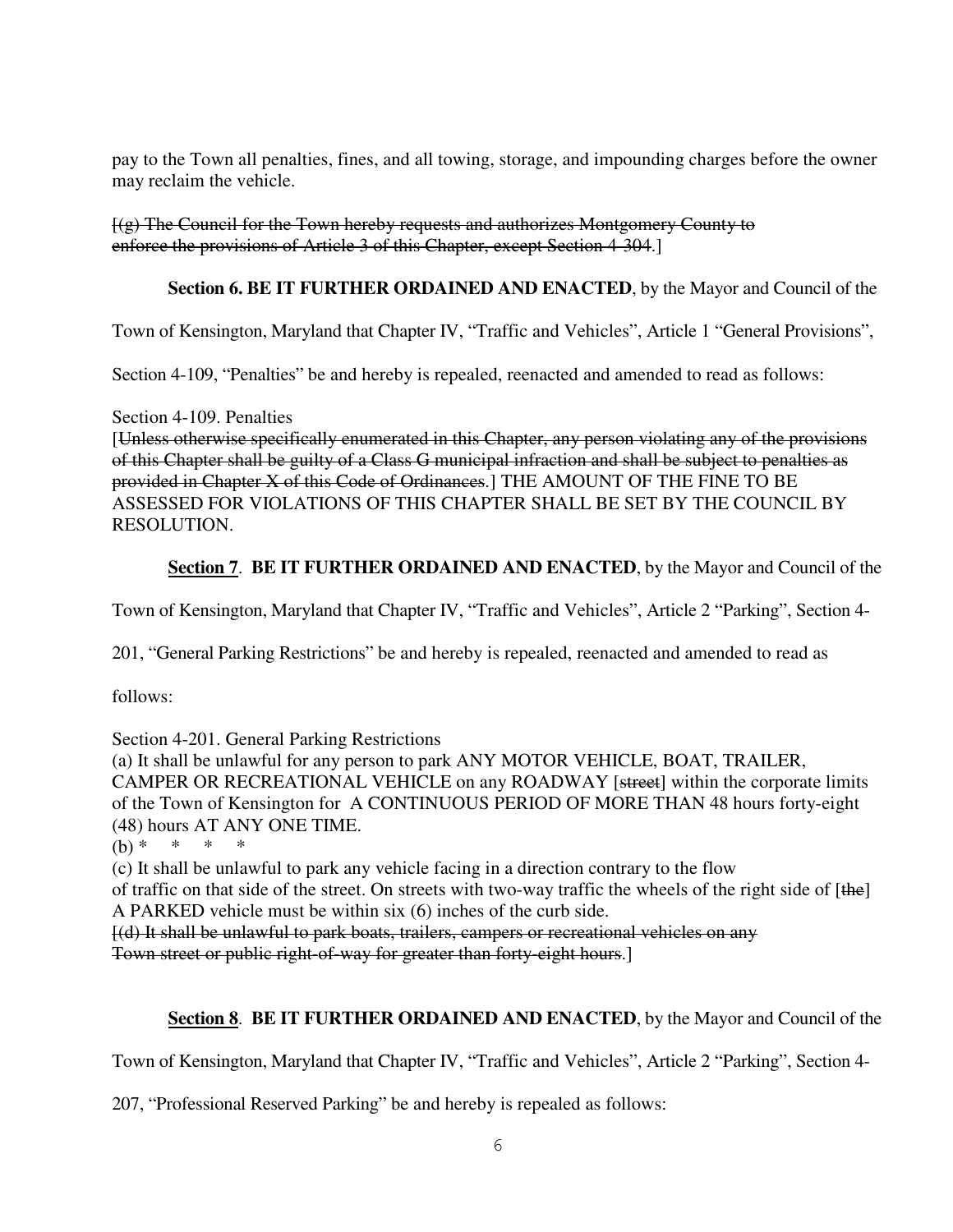[Section 4-207. Professional Reserved Parking

(a) Any physician or dentist practicing his or her profession in an office or property zoned residential within the corporate limits of the Town of Kensington, may file with the Clerk-Treasurer, an application for a section of the street parking space immediately in front of the property or where his or her office is located, not exceeding fifty (50) feet in length, to be reserved for parking of his or her patients.

(b) The Clerk-Treasurer, upon receipt of such application, shall refer it to the Code Enforcement Officer responsible for enforcing the provisions of this Article, who shall study the matter and report to the Council at its next regular meeting. (c) The Council, if it approves the application, shall order appropriate signs posted, reading in effect "**Doctors Office - Parking Between Signs Reserved for Patients**", at the expense of the applicant. The Council may also designate times when such parking restrictions shall be in effect.

(d) Any person or persons parking in such reserved spaces when he or she is not visiting the doctor or dentist professionally shall be guilty of a municipal infraction and shall be subject to the penalties specified by Section 4-109.

(e) The Code Enforcement Officer responsible for enforcement of this Article shall review designated professional reserved parking areas on an annual basis to ensure that the premises is being used for the purposes enumerated herein. If the Code Enforcement Officer discovers, at any time, that said premises is no longer being used for a professional practice, then the designation of professional reserved parking shall be immediately revoked. (f) It shall be unlawful for any person or property owner to apply for a professional reserved parking designation pursuant to this Section that does not meet the requirements of this Section. A Town permit must be obtained. Anyone found to have applied fraudulently for such a designation shall be guilty of a municipal infraction Class F and subject to the penalties prescribed in Chapter X of this Code of Ordinances.]

#### **Section 9**. **BE IT FURTHER ORDAINED AND ENACTED**, by the Mayor and Council of the

Town of Kensington, Maryland that Chapter IV, "Traffic and Vehicles", Article 2 "Parking", Section 4-

208, "Residential Parking Area" be and hereby is repealed, reenacted, renumbered and amended to read

as follows:

Section 4-20[8]7 Residential Parking Area

 $(a) * * * * *$ 

(b) The Council is hereby authorized to designate [by written order (or regulation)] BY RESOLUTION roads, streets and other areas within the Town in which the parking of vehicles may be restricted, in whole or in part during certain specified times to holders of valid parking permits issued pursuant to this Section, AND TO WITHDRAW ANY SUCH DESIGNATION BY RESOLUTON. The authority granted herein shall be in addition to, and may be exercised in conjunction with, any other authority the Mayor and Council may have to regulate the times and conditions of motor vehicle parking.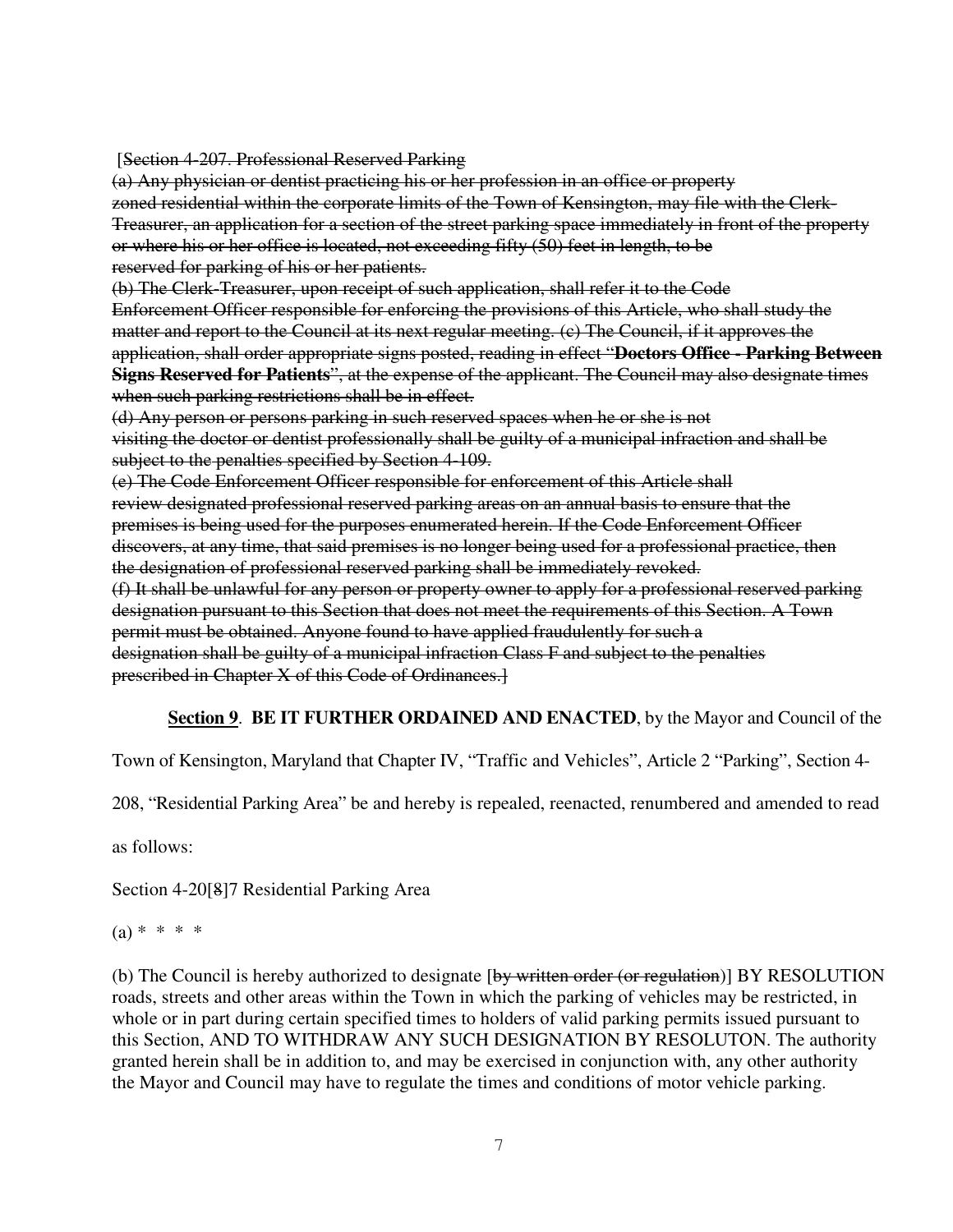$(c) - (1) * * * * *$ 

(m) It shall be unlawful for any person, without a valid parking permit as described in this Section, to park in a residential parking area from 9:00 a.m. to 5:00 p.m. on weekdays excluding holidays, unless otherwise indicated. Any person found in violation of this Section shall be [guilty of a municipal infraction an] subject to the penalties specified by Section 4-109 of this Chapter.

## **Section 10**. **BE IT FURTHER ORDAINED AND ENACTED**, by the Mayor and Council of the Town of Kensington, Maryland that Chapter IV, "Traffic and Vehicles", Article 3 "Traffic Control", Section 4-305, "Enforcement" be and hereby is enacted to read as follows:

Section 4-305. ENFORCEMENT. THE COUNCIL FOR THE TOWN HEREBY REQUESTS AND AUTHORIZES MONTGOMERY COUNTY TO ENFORCE THE PROVISIONS OF ARTICLE 3 OF THIS CHAPTER, EXCEPT SECTION 4-304.

#### **Section 11**. **BE IT FURTHER ORDAINED AND ENACTED** by the Mayor and Council of

the Town of Kensington that, upon formal introduction of this proposed Ordinance, the Clerk-Treasurer shall distribute a copy to each Council member and shall maintain a reasonable number of copies in the office of the Clerk-Treasurer. The proposed ordinance or a fair summary thereof together with a notice setting out the time and place for a public hearing thereon and for its consideration by the Council, shall be:

- a. Posted at the town hall by the next business day;
- b. Posted on the official town website;
- c. Sent to those persons listed on the official town email list /mail subscription service; and
- d. Published once prior to the public hearing in the town newsletter or sent by substitute regular mail to newsletter circulation addresses.

The public hearing shall be held at least fifteen (15) days after introduction and may be held separately or in connection with a regular or special council meeting and may be adjourned from time to time. All